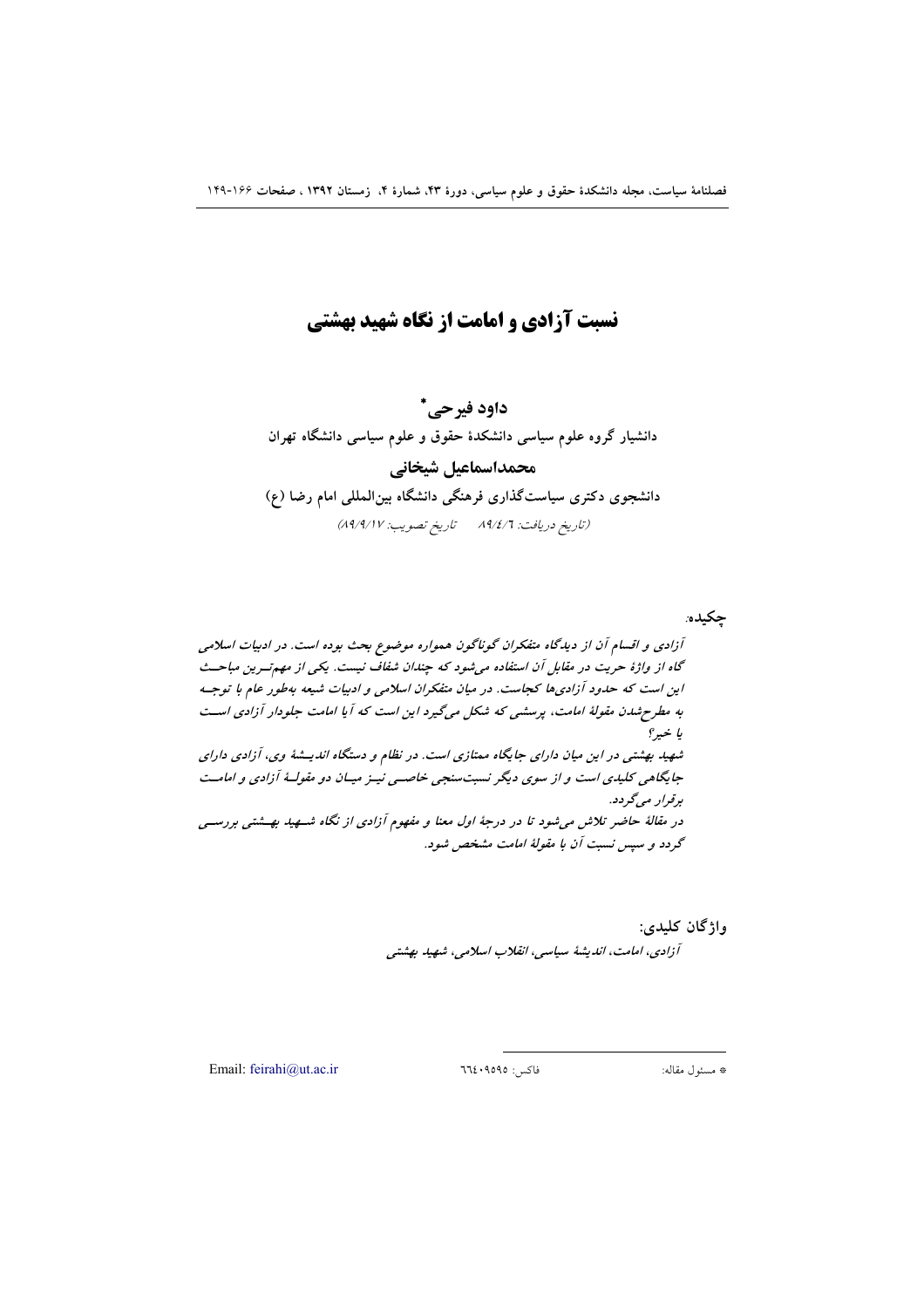## ڇستي آزادي

در پاسخ به چیستی اَزادی و فضاهای گوناگون اَن، اَثار متنوع و متعــددی بــه نگــارش درآمــده است، اما این پرسش جای طرح و بررسی دارد که چرا هنوز بشر به برداشت و تفسیر واحــد و یذیر فتهای از آزادی دست نیافته است و تلقی های گوناگونی از آزادی وجود دارد.

تنوع و تعدد بحث از آزادی و ابعاد مختلف آن از آن روست که هر اندیشهوری با توجه به پیشفروضها و مسلک و مرام خویش به تعریف این واژهٔ مهم و اساسی پرداخته و شاخص هـای ویژهای برای آن برشمرده است. به نوشتهٔ آیزایا برلین: «در تاریخ بشر همـه اخلاقیـون آزادی را ستودهاند؛ اما معنای آزادی نیز مانند کلمات خوشبختی، خـوبی، طبیعـت و حقیقـت بـه قــدری کشدار است که با هر گونه تفسیری جور درمی آید» (برلین، ۱۳۳۸، ص۱۶۳). او می نویسد، نویسندگان تاریخ عقاید بیش از دویست تعریف برای این واژه ضبط کردهاند.

بههرحال أنچه اهمیت دارد این است که امروزه عمــدتاً در تعریــف و تقــسیم؛نــدی آزادی عموماً به کار شاخص آیزایا برلین ارجاع داده می شود که برای آزادی دو معنای مثبت و منفـی قائل شده است.

اما آزادی در ادبیات اسلامی نیز دارای جایگاه ویژهای است. واژگانی نظیر حریت و اختیـار در ادبیات کلاسیک اسلامی به جای آزادی بهکار برده شدهاند و هرچه به جلو می آییم تطـابق و نوعی همسانی میان ادبیات اسلامی با ادبیات مدرن غربی در زمینهٔ بحث در باب آزادی مشاهده مے شو د.

عموم مباحث ارائه شده در این زمینه در متون اسلامی از سوی فقها مطرح میگردد. علامـه محمد تقی جعفری در تبیین مفهوم آزادی، سه واژهٔ آزادی، رهایی و اختیـار را از هـم تفکیـک می کند. وی در تعریف رهایی، آن را «بازشدن قید از مسیر جریان اراده بهطور نسبی» مـیدانـد (جعفري، ١٣٧٧، ص٤٠٣)؛ براي مثال شخصي كه به مانيدن در مكتاني محكوم شيده است و حتى خروج از آن محدوده را ندارد، وقتى اين ممنوعيت از وى برداشته شود، رها مـى شـود، امـا در عین حال ممکن است ممنوعیتهای دیگری آزادی او را سـلب کنـد. وی آزادی را نیــز بــه دو درجه تقسیم می کند: آزادی طبیعی و محض و آزادی تصعیدشده.

آزادی طبیعی محض عبارتست از توانایی انتخاب یک هدف از میان اشپایی که ممکن است به عنوان هدف منظور شوند و يا انتخاب يک وسيله از ميان اشيايي که ممکن است وسيله تلقى گر دند (همان، ص٥٠٥).

اما آزادی تصعیدشده از نگاه وی عبارتست از «نظاره و سلطهٔ شخصیت بر دو قطب مثبت و منفي كار» (همان، ص٥٠٥).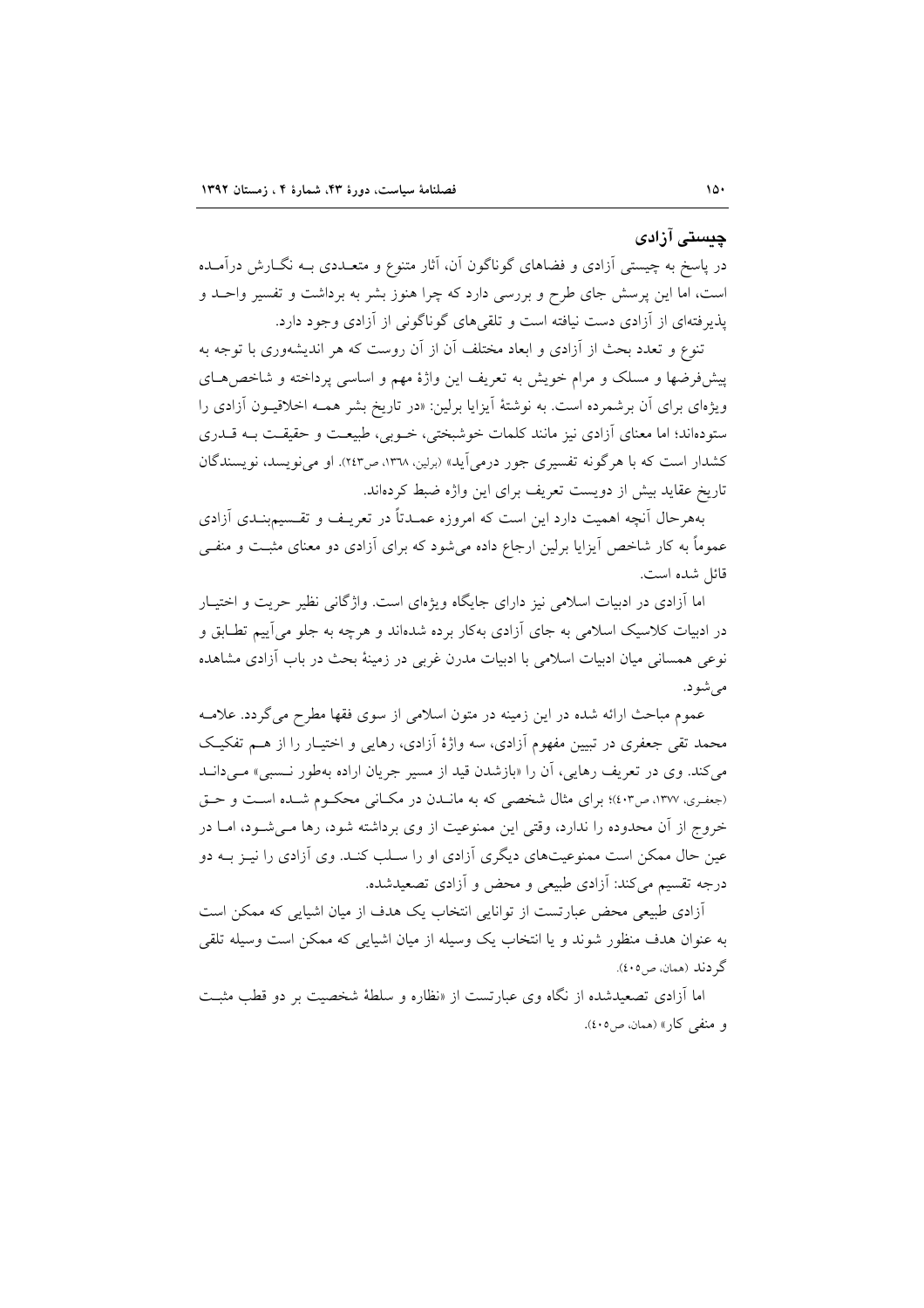اما اختیار در نگاه وی «اعمال نظاره و سلطهٔ شخصیت بر دو قطب مثبت و منفـَّی کـار یــا ترک شایسته با هدفگیری خبر» است (همان، ص٤٠٥).

امامخمینی به عنوان فقیه برجستهٔ معاصر، آزادی را بی نیاز از تعریف می داند:

«اَزادی یک مسئلهای نیست که تعریف داشته باشـد. مـردم عقیـدهشـان اَزاد اسـت. کـسی الزامشان نمي كند كه شما حتماً بايد اين عقيده را داشته باشيد» (امامخميني، ١٣٦١، ص٨٨).

اما ازانجا كه موضوع مقاله حاضر با محوريت شهيد بهـشتى اسـت، در ادامـهٔ مقالـه، بحـث آزادی از نگاه ایشان مطرح می شود. فرضیهٔ اصلی این است که شهیدبهشتی یک دستگاه نظری خاص دارد؛ هرچند امروزه وی بیشتر به عنوان شخصیتی پراگماتیست مشهور شـده کـه نمونـه اعلای آن تعریف تدا اسکاچیل است که از وی با عنوان فردی دولتساز یاد مـیکنـد. بنــابراین در دستگاه فکری وی آزادی دارای جایگاهی محوری میباشد و به تعبیری مـیتوان آن را دال محوری در گفتمان شهیدبهشتی دانست. فرضیهٔ دیگر این است که امامت در نگاه شهید بهـشتی بهمثابه سدی در مقابل آن عمل نمی کند و هیچگونه تباینی میان دو مقولهٔ آزادی و امامت وجود ندار د.

## شهید بهشتی و آزادی

پیروزی انقلاب اسلامی در ایران نویدبخش نسیم آزادی بود. شعار «استقلال، آزادی، جمهوری اسلامی» از شعارهای اصلی و اساسی مبارزات مردم بود و تشکیل نظام جمهوری اسلامی ایران تبلور خواست و حرکت تودههای محرومی بود که سالها سلطهٔ استبداد و استعمار را چـشیده بودند و با نفی استبداد و استعمار در قالب آزادی و استقلال، خواستار برپایی جمهوری اسلامی شدند.

هر حرکت اجتماعی که برای اصلاح جامعه صورت گیرد، دو هدف عمده را دنبال میکند؛ نخست، رفع موانع و تخریب ساختارهای نابهنجار، و دوم، ایجاد زیربناها و ساختارهای جدید. ان تخریب و این ایجاد بر مبنای ملاکها و معیارهایی صورت مـیپــذیرد کـه بـر اسـاس آنهـا حرکت از وضع موجود به وضع مطلوب شکل میگیرد. انقلاب اسلامی ایران هم که پس از بـه بن بست رسیدن حرکتهای اصلاح طلبانهٔ پهلویها و بـا هــدف رفـع موانـع اصــلاح و برپــایی جامعهای که زمینهساز رشد و تعالی انسانها باشد صورت گرفت، دو هــدف اساســی داشــت: یکی محو پایههای ظلم، ستم، بی عـدالتی، اختنـاق و سـرکوب، و دیگـری تـصحیح و تـشکیل نهادها وساختارهای جامعهای متفاوت. ازهمین رو، پاسداری از آزادیهای فردی و اجتماعی در برابر توسعهطلبی گروههای فشار و سلطهطلبی حکومت، از جمله مهمترین دغدغههـای فکـری و عملي رهبران و فعالان انقلاب بود (بهشتي، ١٣٨١، ص٨).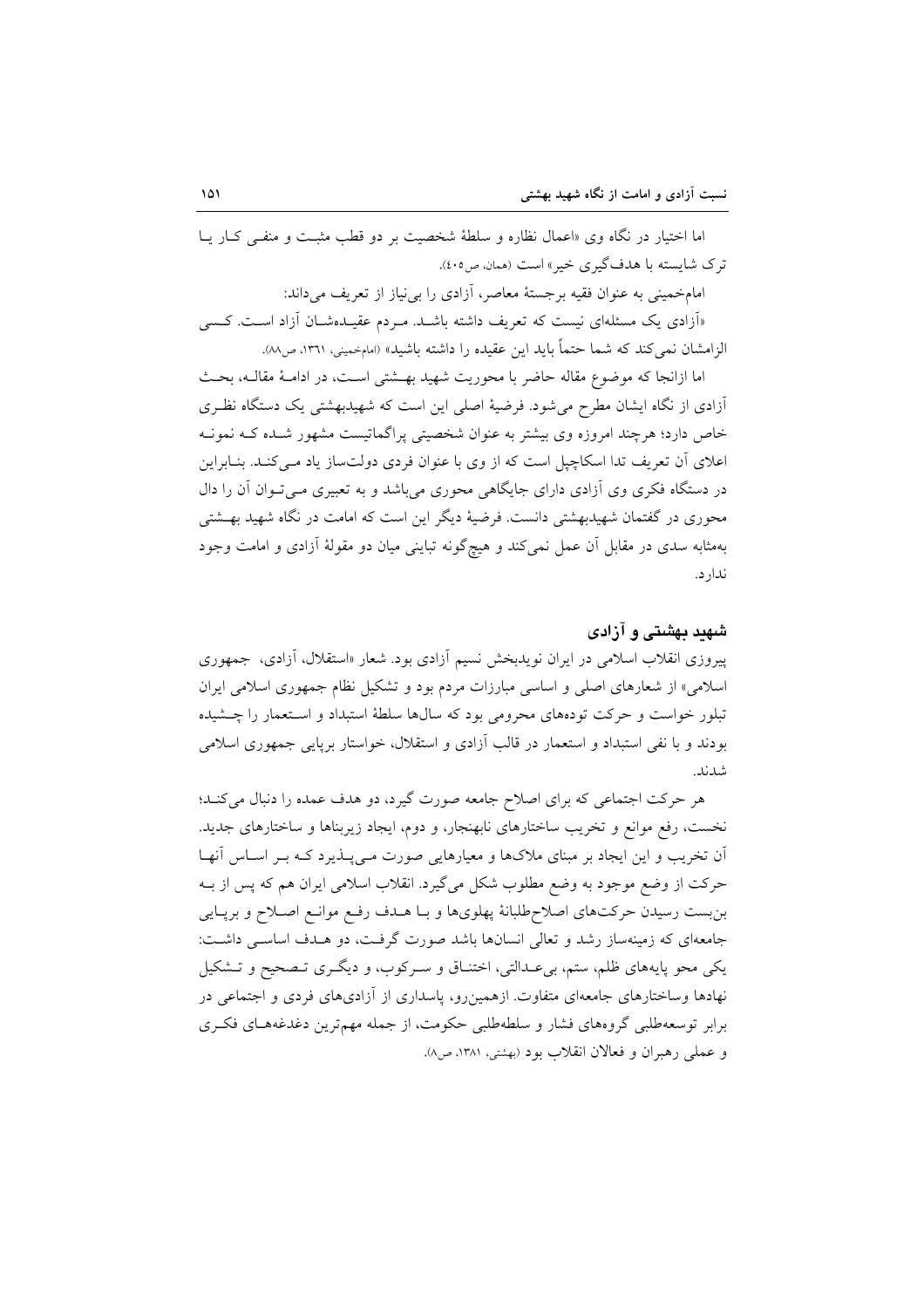همگام با انقلاب اسلامی، در اندیشهٔ شهید بهشتی نیز بزرگترین شعار اسلام، آزادی است و اسلام دین آزادگان و احرار، و انسانیت انسان به آزاد بودن اوست (پهشتی، ۱۳۵۷، ص۱۱۳). در نگاه بهشتی، آزادی، ذاتی انسان است و انسان از آن(و کـه انـسان اسـت، طالـب آزادی اسـت؛ بنابراین، آزادی بخشی از هویت آدمی است و سلب آن به مسخ انسان می انجامـد (فارسی، ۱۳۶۱، ص ٥٧).

آيتالله بهشتي اساساً هدف انقلاب را معطوف بــه آزادي مــي دانــد و بــزرگتــرين ويژگــي چشمگیر جهانی انقلاب ایران را آزادی می خواند.

## معناي آزادي

أيتالله بهشتى ضمن اينكه اعتقاد دارد متفكران در طول تاريخ أزادي را به گونــههــاي مختلفــي تعريف كردهاند، دربارة عامل اين اختلاف تعاريف مي گويد:

«این مفهوم نیز همچون مفاهیم عمیق و پربار دیگر متأثر از زمان و پیشرفت زمـان اسـت و در هر زمان متناسب با شرایط اجتماعی و فرهنگی و نیازها و حساسیتهای موجود در جامعـه و فرهنگ حاکم بر زمان معنای خاصی دارد» (فارسی، ۱۳٦۱، ص٥٦).

درهرحال، شرایط اجتماعی و ضرورتهای زمانی و افکار و اعتقادات حاکم بـر جامعــه، از جمله عناصر گوناگونی برداشت از آزادی است. با توجه به این گوناگونی، باید نخست به ایــن بحث پرداخت که معنای آن از نگاه شهید بهشتی چیست، چراکه اساساً نقطهٔ اشتراکی در بحث، از «چیستی آزادی» وجود ندارد تا در پی آن به تحلیل و بررســی ایــن نقطــهٔ مــشترک پرداختــه شود؛ برخلاف مفاهیمی مانند نور، انسان و سلول که مفاهیمی شناخته شدهاند و بر سـر معنـای آنها اختلافنظري وجود ندارد.

آزادي در انديشهٔ دکتر بهشتي يعني:

«تسلط انسان بر ساختن خويش و ساختن محيط خويش. امتياز انسان بـر همـه موجـودات دیگر عالم طبیعت این است که می تواند بر طبیعت مسلط باشـد و شـرایط طبیعـی را بـر وفـق خواسته و نیاز خود دگر گون کند یا در برابر هجوم عوامل نامساعد طبیعی سد و مانع بــهوجــود بياورد» (واحد فرهنگي بنياد شهيد انقلاب اسلامي، ١٣٦١، ص١١٨٣).

شهید بهشتی ضمن تعریف آزادی، به «تسلط انسان بر سـاختن خــویش و سـاختن محـیط خویش» اشاره کرده، در واقع دو معنای متمایز آزادی را یادآور می شود که البته وابستگی تـام و تمامی با یکدیگر دارند. این دو معنای متمایز از آزادی عبارتاند از:

«اَزادی به معنای یک نیاز عمیق و اصیل درونی که هر فردی بـه طـور طبیعـی خواهــان آن است و از عدمش رنج می برد، و دیگری، آزادی به معنای یک واقعیت اجتمــاعی؛ مــثلاً وقتــی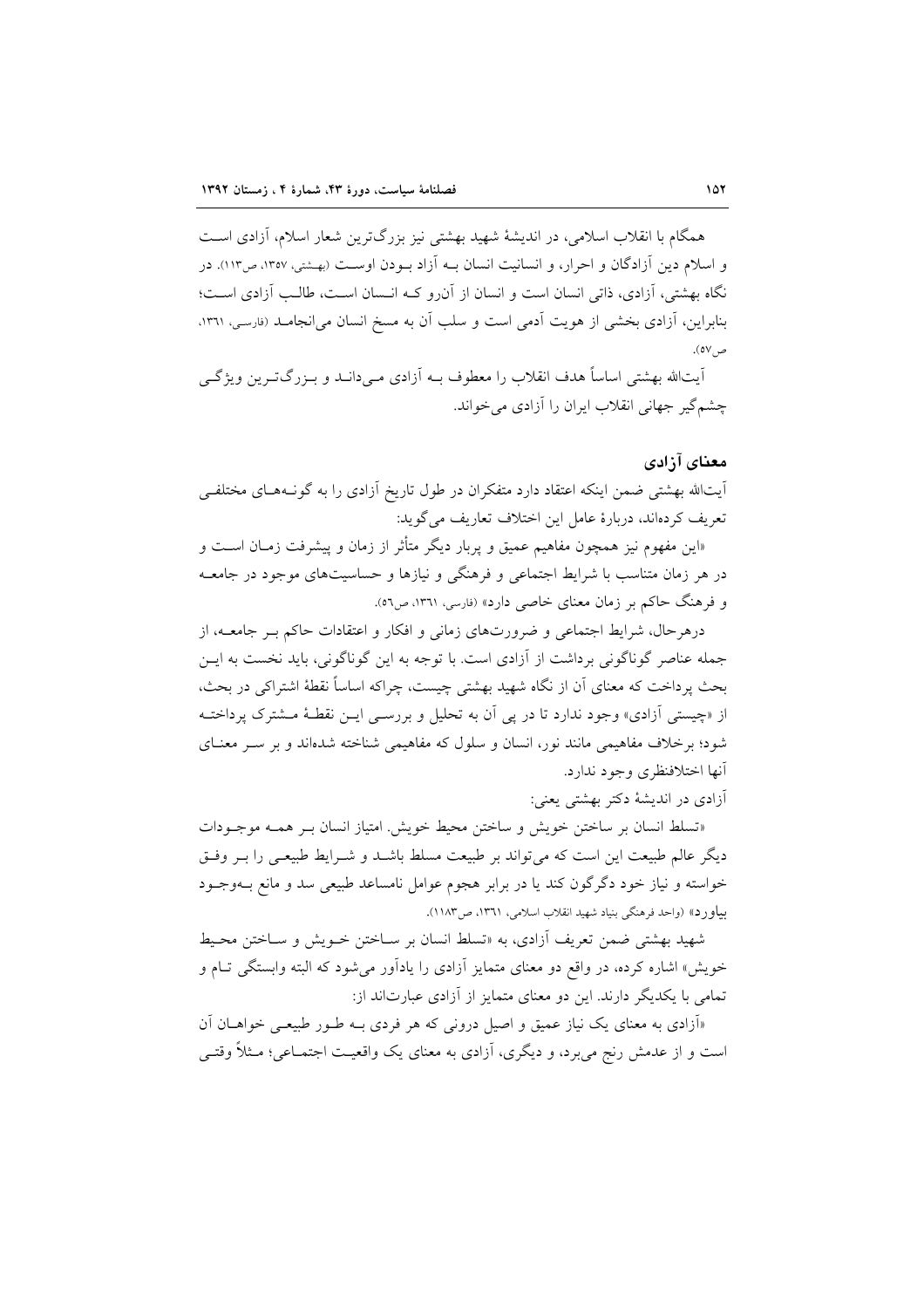می گوییم: در فلان جامعه آزادی وجود دارد، یعنی آزادی به عنوان یک واقعیت اجتماعی در آن جامعه حضور دارد. بهعکس وقتی میگوییم در فلان جامعـه آزادی وجـود نـدارد و اسـتبداد و اختناق حاکم است، یعنی در این جامعه آزادی به عنوان یک واقعیت اجتماعی حـضور نـدارد» (واحد فرهنگی بنیاد شهید انقلاب اسلامی، ۱۳٦۱، ص۱۸۵).

آیتالله بهشتی دو معنای متفاوت آزادی یعنی معنـای فـردی و معنـای اجتمـاعی را از هـم تفکیک کرده است. معنای فردی آزادی، خواستی است ذاتـی و درونـی و بـه شـخص انـسان مربوط می شود و معنای اجتماعی آن واقعیتی است اجتماعی که به نوع روابط در درون جامعـه ارتباط مي يابد. در نگاه شهيد بهشتي، آزادي فردي يعني «آزادي از قيد و بند» و «انسان هنگامي قید و بند را احساس می کند که به آن آگاهی و نیز حساسیت داشته باشد (فارسی، ۱۳٦۱، ص٥٦). تــا آگاهی و شناخت به پدیدهای حادث نشود، نمی توان با آن برخورد منطقی و عاقلانهای داشت. درصورتي كه قيد و بندها بهخوبي شناسايي نشوند، انسان نمي توانـد بـراي رهـايي و آزادي از أنها اقدامی کند؛ بنابراین نخستین و مهم ترین عامل برای رسیدن بـه آزادی، آگـاهی و شـناخت است (بهشتي، ١٣٨٠، ص٥٦).

نکته بسیار مهم در اندیشهٔ شهید بهشتی این است که وی آزادی را از بےبندو باری جلدا می کند:

«آزادی که این همه در ستایش آن سخن میرود، همین است که گفتیم؛ نه بـیبنـدوباری و ضابطهناپذیری و خودکامگی مطلق و آنارشیسم و آزادگـذاردن نیــروهــای مخــرب و منــافـی بــا کرامت انسان و مزاحم حقوق و مصالح خود او و دیگران. این نــوع آزادیهــا در مفهــوم ازادی یذیرفته شده در اسلام نمی گنجد، که آزاد گذاردن یک دیوانهٔ خطرناک که به دلخواه خود عمل کند، متضمن هیچ خیری برای خود او یا دیگران نیست، بلکه ستمی آشکار بـر وی و دیگـران است. آزادگذاردن دزد و جانبي يا تبهكاران ديگر چون دزدان ناموس و الگوهــاي هوســبارگي و فساد یا آزادگذاردن بی حساب وسوسهانگیزی در مردم و متزلزل کردن بی امـان همـهٔ بــاورهــای مطلوب و به تعبیر دیگر ایجاد بیماری وسواس و ناباوری در مردم، استعدادها را به سـرگردانی فرساینده و خستهکننده و نومیدکننده دچار می سازد؛ به همین دلیل است که در همه نظـامهـای اجتماعی همواره روی این اصل تأکید می شود که حدود آزادی را قانون معین می کنـد» (بهشتی، ١٣٨٨، ص ٤٠٥-٤٠٤).

ایشان سپس آزادی فردی را بیشتر باز میکند:

«آزادی فردی تنها به معنای رهایی از بندهای برونـی نیـست، بـه معنـای آزادی از بنــدهای درونی هم هست. قدرت مادی می تواند بشر را از بندهای برونی رهایی بخشد، اما این قــدرت نمی تواند آزادی را به ارمغان آورد، زیرا آزادی تنها وقتی معنا پیدا می کند که تمـامی بنـدها کـه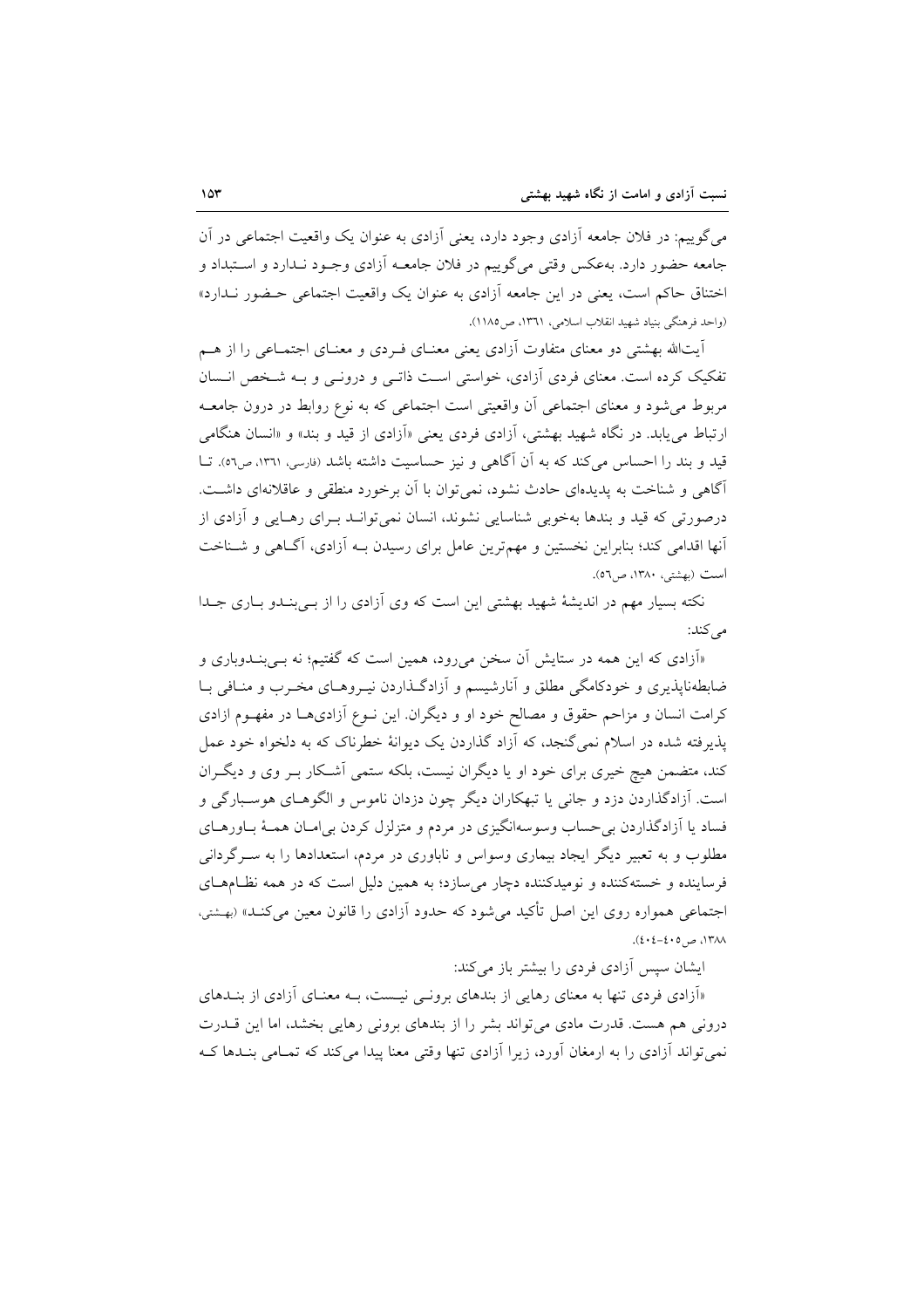بخش مهمی از آنها بندهای درونبی است از میـان برداشـته شـود و ایـن تنهـا وقتـی صـورت م ٍ يذير د كه انسان در كنار قدرت مادي، قدرت معنوي لازم را در جهت آزاد ساختن خويــشتن از تمامی بندهای درونی داشته باشد» (فارسی، ۱۳۶۱،ص۷۵).

اما ضرورت و مشروعیت اجتماعی آزادی که به نـوع روابـط اجتمـاعی مربـوط مـیگـردد «ناشی از این است که این مسئله یک خواست درونی جدی و اصیل است و انسان تنها مـوقعی می تواند به این نیاز درونی اش پاسخ گوید که در جامعهای آزاد زندگی کند یعنـی در جامعـهای زندگی کند که آزادی در آن به عنوان یک واقعیت اجتماعی وجود داشته باشد» (واحد فرهنگی بنیـاد شهيد انقلاب اسلامي، ١٣٦١، ص١١٠٠).

شهید بهشتی ارج و تقدس دفاع از آزادی اجتماعی را نیز به این دلیل میداند کـه آزادی از یک خواسته و نیاز درونی ناشی می شود و به همین دلیل است که «کسی که از این نوع آزادی دفاع می کند در حقیقت دفاع از آزادی جامعه، دفاع از انسان و در واقع دفاع از کلیه خواستها و نیازهای اصیل انسانی» است (واحد فرهنگی بنیاد شهید انقلاب اسلامی، ١٣٦١، ص١١٥٧).

آزادی در جامعهای وجود دارد که به صورت یک واقعیت درآمده باشد:

«یعنی از متن روابط اجتماعی حاکم بیرون آمده باشد. اگـر آزادی از بطـن جامعــه ســر بــر نیاورده و پایگاه اجتماعی نداشته باشد، چیزی جز آزادی کاذب نیست.... آزادی به عنـوان یـک واقعیت اجتماعی، همچون دیگر واقعیتهای اجتماعی، چیز انتزاعی و مجزایی نیست تـا بتـوان بدان دست یافت، بلکه از متن جامعه سر برمی آورد و باید فعلیت بخشید و تحقـق داد» (بهشتی، ۱۳۵۷، ص۹).

مشاهده می شود که شهید بهشتی آزادی را رمز عظمت دانسته، نفی آزادی را مـساوی بـا مـسخ شخصیت و انسانیت انسان عنوان میکند؛ زیرا وقتی اَزادی نباشد، انتخاب معنا نـدارد و وقتـی انتخاب معنا نداشت، دیگر انسان نمیتواند خالق شخصیت و معمار سرنوشت خـویش باشـد؛ چنانکه وي در اين باره مي گويد:

«أزادي ذاتي انسان است. انسان بدان لحاظ كه انسان است آزاد است و آزادي طلب، و وقتي قبول کردیم که آزادی، بخشی از هویت انسان است، طبیعتاً سلب آن به مسخش منجـر خواهــد شبل)) (بهشتر، ۱۳۸۱) ص ۲۵).

نکتهٔ مهم در اندیشهٔ شهید بهشتی این است که وی آزادی را عمدتاً در سطح اجتماع معرفی مي كند و در اين راستا ابتدا به بررسي ليبراليسم موجود در غرب مي پردازد:

«ليبراليسم يعني آن طرز تفكري كه بر ياية انسان آزاد بنا شده، بر يايــه آزادي فـرد انــسان. اساس این مکتب این است که فرد انسان موجودی است آزاد، می تواند خواستهها و تمنیاتش را بشناسد و می تواند در راه رسیدن به این خواستهها و تمنیات تلاش کند و به آنها برسد و رشـد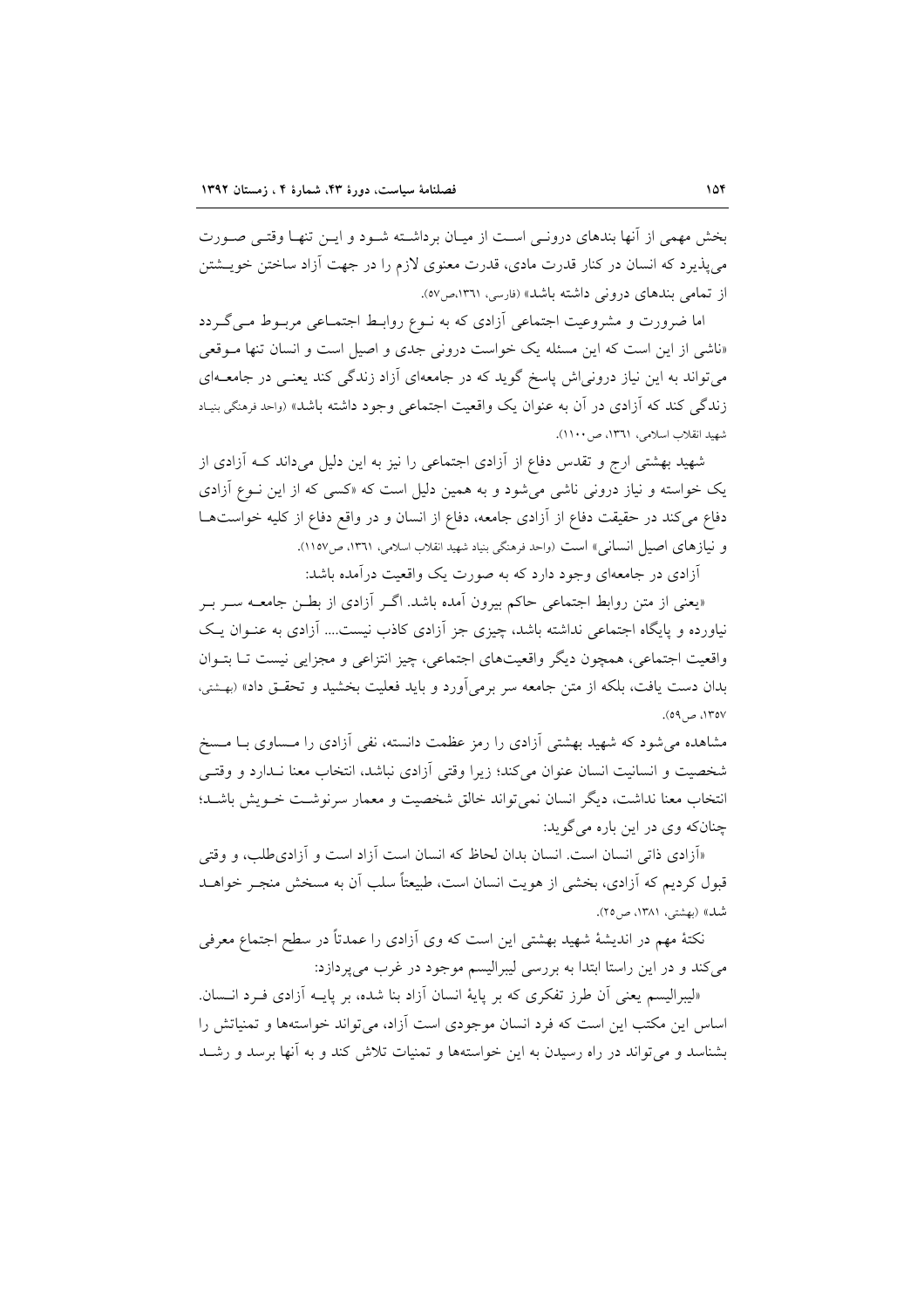انسان چه از نظر شخصی و شخصیتی و چه از نظر فرهنگی و چه از نظر رفتاری، چــه از نظــر اقتصادی، چه از نظر اجتماعی به این است کـه بــه او یعنــی فــرد انــسانی آزادی بــدهیم، بــه او بگوییم آنطوری که تو دلت می خواهد حرکت کن» (بهشتی، بیتا، ص۲).

او سپس ویژگیها و خصلتهای اساسی لیبرالیسم را به صورت خلاصه توضیح میدهد: الف) پایهٔ لیبرالیسم بر راسیونالیسم و اصالت خرد و اندیشه، و نفـی هـر نـوع سرچــشمه و مبدأ آگاهي و معرفت بهجز عقل و انديشه است. ب) لیبرالیسم در تحسین جلوههای فرهنگ و تمدن اخیر غربی، و براساس اصـالت فـرد و انديو پداليسم و اينكه فرد انسان اصالت دارد بهوجود آمده است. ج) لیبرالیسم آرامآرام به سوی پذیرش نسبی جامعه و هویت اصیل جامعه حرکت کـرده و سر از سوسیالیسم لیبرال و لیبرالیسم سوسیال درآورده است (بهشتی، بیتا، ص۱۱).

وی نخست ایراداتی را بر لیبرالیسم غربی وارد می سازد و سپس تمایل می پابـد کـه اسـاس أزادیهای موجود در اسلام را این گونه معرفی کند:

«لیبرالیسم از این نظر که برای انسان، برای فرد انسان این منزلت را قائـل اسـت کـه تـو ای انسان حرکت کن، پویش داشته باش، عقلت را بهکار انداز، فکرت را بهکـار انـداز، انتخابـت را بهکار بینداز، بساز خودت را، بساز محیطت را، تسلیم وضع موجود نشو. از این نظر هـم بـسیار جالبست و هم زمینهای است بـرای شـکفتن نیروهـا و اسـتعدادهای درونـی انـسانی. ایـنهـا جنبههای جالب و مثبت لیبرالیسم است، اما لیبرالیسم در آنجا که تنها منبع معرفت و آگـاهی را عقل می نامد و اصالت وحی را به عنوان یک سرچشمه مستقل آگاهی بهایی نمی دهـد و ارجــی نمي گذارد و نمي پذيرد آيا از اين نظر هم چيز خوبي است؟ از نظر ما و از نظر همهٔ معتقدان به وحی الهی، لیبرالیزم از این نظر چیز بدی است، خطرناک است، انسان را از یکی از متعالی ترین سرچشمههای برکت یعنی وحی دور میکند» (بهشتی، بیتا، ص۸).

وی سیس این گونه بیان میکند:

«اسلام آزادی انسان را به عنوان نقطهٔ قوت آفرینش می شناسد و انسان گوهر تابناک هستی است بدانکه از چه آزاد و آگاه آفریده شده است. اسلام برای انسان آزاد و آگـاه زمینــه و تــوان شکوفایی و خودانگیختگی و پیدا کردن راه را به حـد فـراوان قائـل اسـت و انـسان را دعـوت می کند نخست در پر تو نور فروزان باطن یعنی عقل و خرد حرکت کند و عقل و خرد در انسان است ولي انسان به كمک همين انديشه تحليل¢ و خرد روشنگر يک سرچشمه بزرگ و رفيـع یرارج آگاهی دیگر یعنی وحی خدا و نبوت انبیا و کتاب الله و سنت پیغمبران را مـی شناسـد و می یابد. وقتی انسان به این مرحله رسید قانون زندگی را صرفاً به کمک عقل تنظیم نمبی کنـد، عقل در تنظیم قانون در حد خودش دخالت می کند، اما وحی به عنوان زیربنای همهٔ محاسبات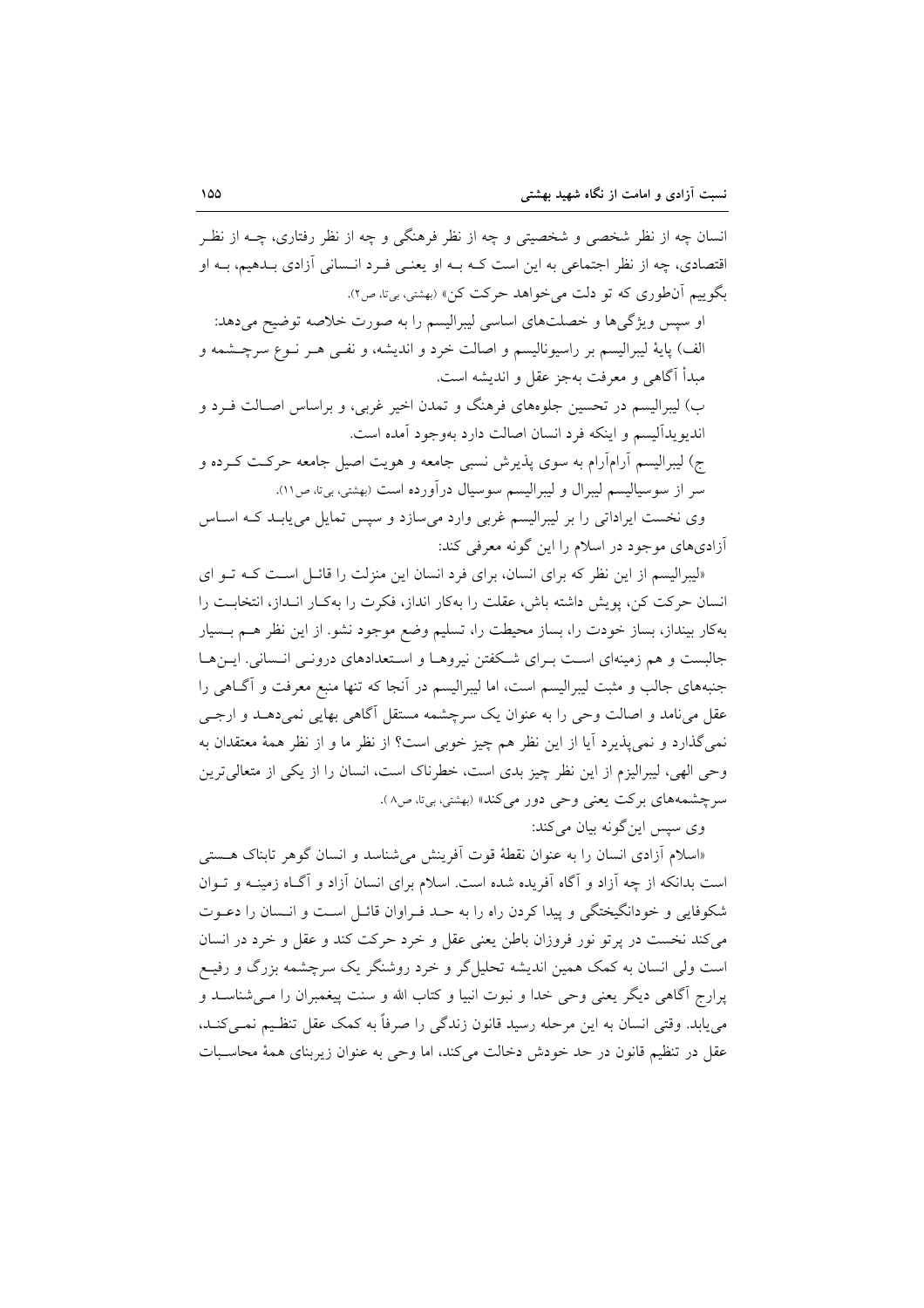و بررسی های عقلی همواره تکیهگاه انسان است. در جامعهٔ اسلامی، اسلام انسان را موجود آزاد می داند و حتی به این موجود آزاد نهیب می زند که در شرایط اجتماعی نایست، نمیــر، بمیـر یــا بميران، لااقل هجرت كن، بههرحال تسليم محيط فساد نشو. امـا در اسـلام آزادىهـاى فـردى، محدودیتهای اجتماعی نیز دارد.انسان آزاد است اما در چـارچوب حــدودالله و در چــارچوب قوانین الهی و شناسایی حدودالله و احکام خدا مسئولیت خطیری است کـه در جامعـه و نظـام اسلامی برعهده فقیه و مجتهد است، بنـابراین در شـناخت حـدودالله جامعـهٔ اسـلامی مـا تـابع مرجعیت آگاه رهبری میباشیم» (بهشتی، بیتا، ص١٤).

بنابراین روشن می شـود کـه شـهید بهـشتی معتقـد اسـت، شـهروندان جامعـهٔ اسـلامی در آزادیهای فردی خود دارای حد و حدودی میباشند و بـرای رسـیدن بـه عظمـت بایـد ایـن آزادیها محدود گردد که مهمترین عامل در تحدید این آزادیها، همانا حدودالله میباشـد و از اینجاست که وی یی به اهمیت زندگی اجتماعی می برد:

«اسلام صرف نظر از فطري بودن يا نبودن زنـدگي اجتمـاعي بـراي بـشر، حـامي و مـشوق زندگی اجتماعی است. تعالیم عالیهٔ اسلام بر اساس حفظ پیوندهای اجتماعی و مستحکمکردن أنها و جلوگیری کامل از سـقوط اجتمـاع و پراکنـدگی و ازهـم پاشـیدن جامعـه اسـت و یـا عالی ترین صفات انسانی از نظر اسلام وقتی ارزش واقعی خود را دارد که بـا حفـظ پیونــدهای اجتماعي توأم و با انجام وظايف فرد نسبت به اجتماع همراه باشد» (بهشتي، ١٣٦٧، ص٤١).

او همواره آزادیهای موجود در غرب را بهواسطه اینکه نامحدود مـیباشـد رد مـیکنـد و می توان به ایـن موضـوع از ایـن زاویــه نگریــست کــه ایــن گونــه آزادیهــا بــه خیــر مــشترک نمه انجامند:

«من که یک برادر شما هستم، همیشه در سخنها گفتهام دشمنان اسلام و دشـمنان خــدا و دشمنان قرآن و خواستاران آزادی به معنی بی بندوباری، بدانند که مـا بــه آزادی انــسان ســخت پایبند و معتقدیم اما آزادی انسان ما نه دموکراسی روسی می خواهیم و نه دموکراسی امریک ایی و اروپای غربی میخواهیم، ما انسان آزاد شدهٔ اسلام را خواسـتاریم کـه در آن انـسان هـم آزاد است و هم بنده. بنده ک<sub>ی؟</sub> خدا و آزاد از بندگی هر چه غیر خداست (بنیاد نشر آثار و اندیشههای شهید بهشتى، ١٣٦٠ش).

.<br>نکته بسیار مهم و کلیدی در اندیشهٔ شهید بهشتی این است که وی تنهـا محـدودیت واراده بر أزادي انساني را از ناحيهٔ قوانين الهي معرفي مي كند و نه جبـر اجتمـاعي. وي در مجـادلات خود با مارکسیستها خصوصاً بر این نکته بسیار تأکید می نمود.

مارکسیستها معتقدند که انسان همیشه از جبر طبیعت و جبر قوانین اجتماعی کـه محـیط اوست، محدود می شود. انسان با این مناسبات که دور و محیط اوست رابطه برقـرار مـی کنـد و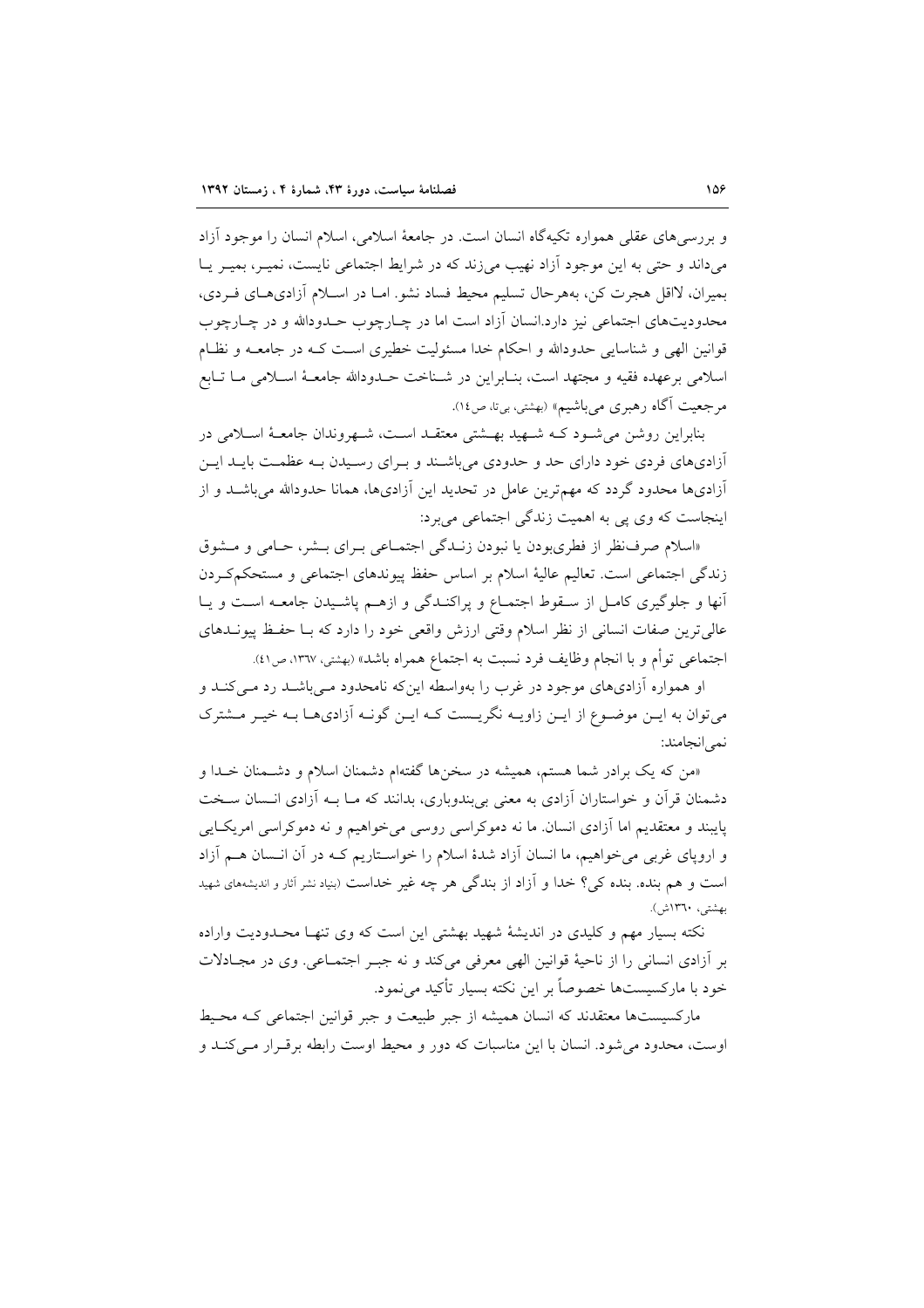همیشه آزادی او محدود است به آن قوانینی که جامعه و مناسبات آن به وی تحمیــل مــی کنــد. بهاین تریب آزادی یک فرد و یک جامعهٔ تابعی است از محتوای مناسبات کلی آن جامعه. اما شهید بهشتی در پاسخ به مارکسیستها می گوید که:

«انسان یک موجود ممتاز و برجسته است و بزرگترین ویژگی و برجستگی او همین است که آگاه است. او انتخابگری است که آزادانه و آگاهانه انتخاب می کند. به همین جهت مـا بایــد روی این ویژگی انسان تکیه کنیم انسان در برابر جبر طبیعت، آزاد است. تعلیم اسلام این است که انسان محکوم جبر اجتماعی هم نیست. انسان در برابر حاکمیت آن قوانینی که به نام قــوانین اجتماعی و سنتهای اجتماعی و مکانیزم اجتمـاعی و ماتریالیـسم تـاریخی و جبـر تـاریخی و جبر اقتصادی و جبر اجتماعی مطرح میشود. از دیدگاه اسلام، انسان دقیقاً در برابر این جبرهــا آزاد است. انسان هیچگاه محکوم به این قـوانین نیـست. انـسان مـیتوانـد بـر پدیـدههـا و بـر تنگناهایی که در یرتو حاکمیت همین قوانین به وجود آمده، بـشورد و در برابـر آنهـا بایــستد و معادلهها و محاسبهها را برهم بزند، انسان همواره در راستای تـاریخ، نـواَفرین خواهــد بـود. او حادثههای اجتماعی و پیروزیهای اجتماعی جدیدی را خواهد آفرید و حماسههای تازهای را خواهد سرود که بر اساس هیچیک از قوانین شناخته شده قبلی قابل تبیین نیستند» (بهشتی، ۱۳۸۱،  $(27 - 22)$ 

شهید بهشتی سپس به بیان قرآن در این زمینه می پردازد و می گوید:

هيچ انساني محكوم به هيچ جبر اجتماعي نيست.

کیفیت و روابط و مناسبات اجتماعی و اقتصادی روی انتخاب آگاهانهٔ انسان اثر  $\sim$   $-$ می گذارند، اما نه در حد جبر، بلکه در حـد دشوارشــدن بــا آســانشــدن اسـت (بهشتی، ۱۳۸۱، ص٤٤).

آيتالله بهشتى سپس عنوان مى نمايد كه:

می سازد؛ این آزادیها هم در نظام اسلامی گرفته می شود.

«محيط اجتماعي هم ساخته شدهٔ انسان است و هم در ساخت او نقش دارد. ولـي در ايـن ساختن متقابل، اصلْ انسان و خودسازی درونی اوست. انسان نه محکوم جبر طبیعی اسـت، نــه محکوم جبر اجتماعی و تاریخی، بلکه بههرحال در برابر محدودیتهایی کـه طبیعـت یــا نظـام اجتماعی برایش بهوجود می آورد، قدرت حرکت مخالف دارد» (بهشتی، ۱۳۸۱، ص۷۸). محدودیتهای قانونی که در نظام اسلامی بهوجود می آید دو ریشه دارد: – اینکه آزادی یک فرد تا آنجا اعمال شود که به آزادی دیگران ضربه نزند. – آزادیهایی که محیط را فاسـد مـیکنـد و زمینـه را بـرای رشـد فـساد در جامعـه آمـاده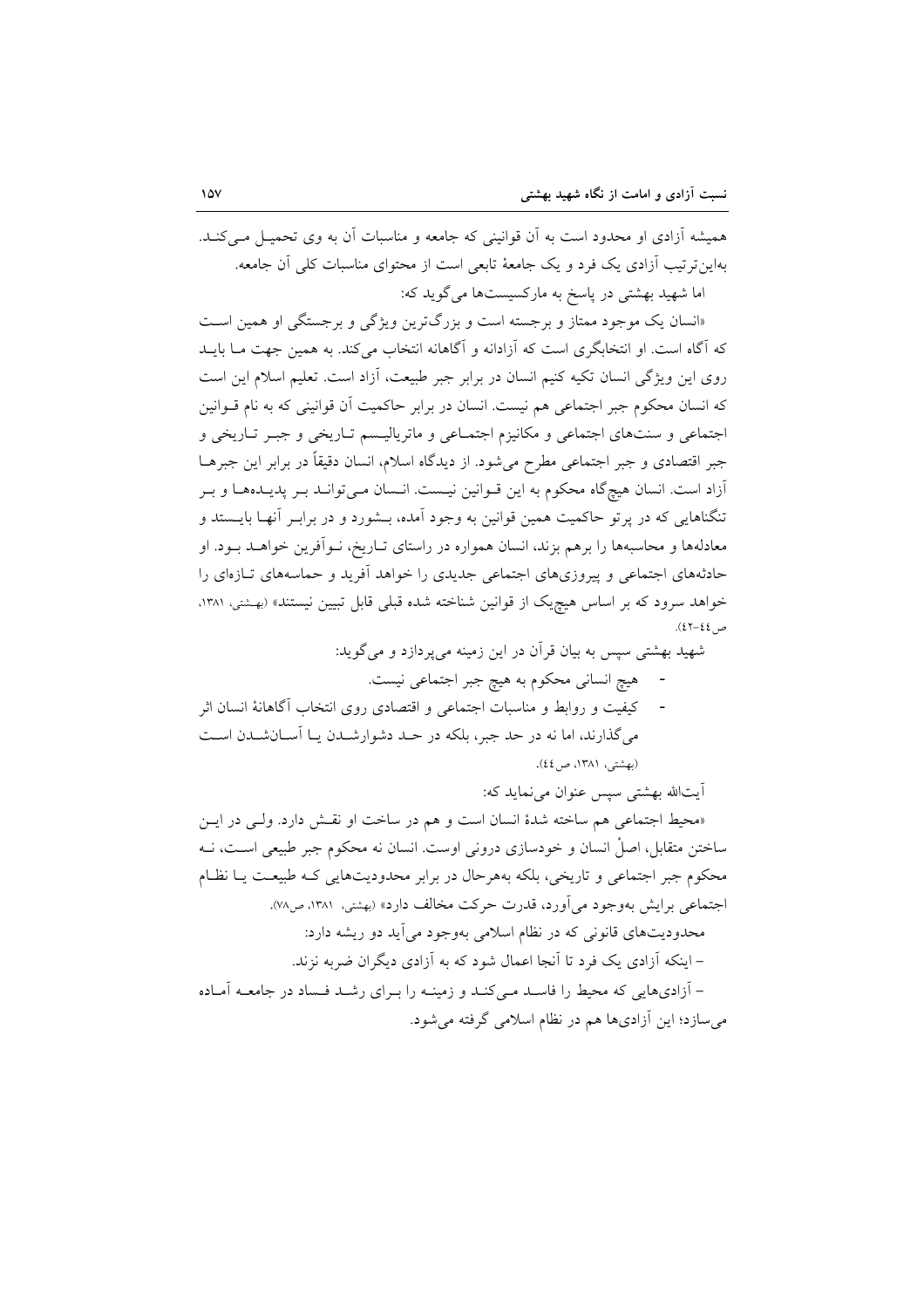حال که معنا و جایگاه آزادی در اندیشهٔ شهید بهشتی مشخص گردیـد، آنچــه اهمیــت دارد این است که چگونه می توان این آزادی را تحقق بخشید. در این راستا بهنظر می رسد جایگاه مفهوم انسان نزد متفکران اسلامی و شهید بهشتی بهطور خاص، دارای نقشی محوری است.

#### انسانشناسی و دین

بنیاد مکتبها و جهانبینی های مختلف، اصول فراگیری است که وسیلهٔ شـناخت آن مکتـب پـا جهان بینی نیز هست. یکی از بنیادیترین اصول، نگرش نسبت به انسان است. به این معنبی ک انسان چگونه موجودی است؟ رابطهاش با محیط طبیعی و اجتماعی چگونه است و تـابع چــه قوانینی می باشد؟ رابطهاش با آینده چیست و بهطور کلی آیندهٔ انسان را چه عواملی می سـازند؟ نقش خود انسان در این میان چیست؟ (بنیاد نشر آثار و اندیشههای شهید بهشتی، ۱۳۸۰، ص٥٥).

شهید بهشتی در این میان به انسانشناسی اسلامی میپردازد. و چنین بیان میکند:

«در جهانبینی اسلام، انسان شـدنی اسـت مـستمر و پویـشی اسـت خوداًگـاه، انتخـابگر و خودساز. ما بر این چهار عنوان تأکید داریم. در جهانبینی اسلام، انــسان، شــدن اســت. شــدنی است مستمر. همواره یک شدن و پویش است؛ تلاش است، پویشی است خودآگاه و انتخـابگر. انتخاب کننده و خودساز» (بهشتر، ۱۳۸۱، ص۱۷).

وی نخستین ویژگی مهم انسان از نظر قرآن و اسلام را بافت رنگارنگ، متنـوع و گونـاگون وي عنوان مي نمايد:

«انسان موجودی است آمیخته. انسان موجودی یک بعدی یا دو بعـدی نیـست، موجـودی است با ابعاد گوناگون، مایههای رنگارنگ و با استعدادهای متنوع و فراوان این موجود، نهتنها از نظر بافت جسمی نسبت به جانداران دیگر امتیازهای خاصبی دارد بلکـه از بافـت روحـی و استعدادهای بر تری نیز بر خوردار است» (بهشتی، ۱۳۸۲، ص۱۳۷).

اما در اینجا پرسشی مهم پیش میآید:

«چرا انسان با این همه رنگارنگی و تنوع و مایههای گوناگون آفریده شده است؟ آیا هـدف تشکیل موزمای از انسانها بود؟ نه، او باید در بوتهٔ آزمـایش قـرار گیـرد. امـا چــه آزمایــشی؟ آزمایش مواد شیمیایی؟ نه، آزمایش انسان از نوع آزمایشهای مواد آلـی یـا معــدنی نیــست. در أزمايش انسان، نوع أزمايش هم تازه است. انسان [به تعبير شهيد بهشتى] در اين أزمـايش بــا یک عامل عمده شرکت مے کند: عامل آگاهی» (بهشتی، ۱۳۸۲، ص۱۳۰).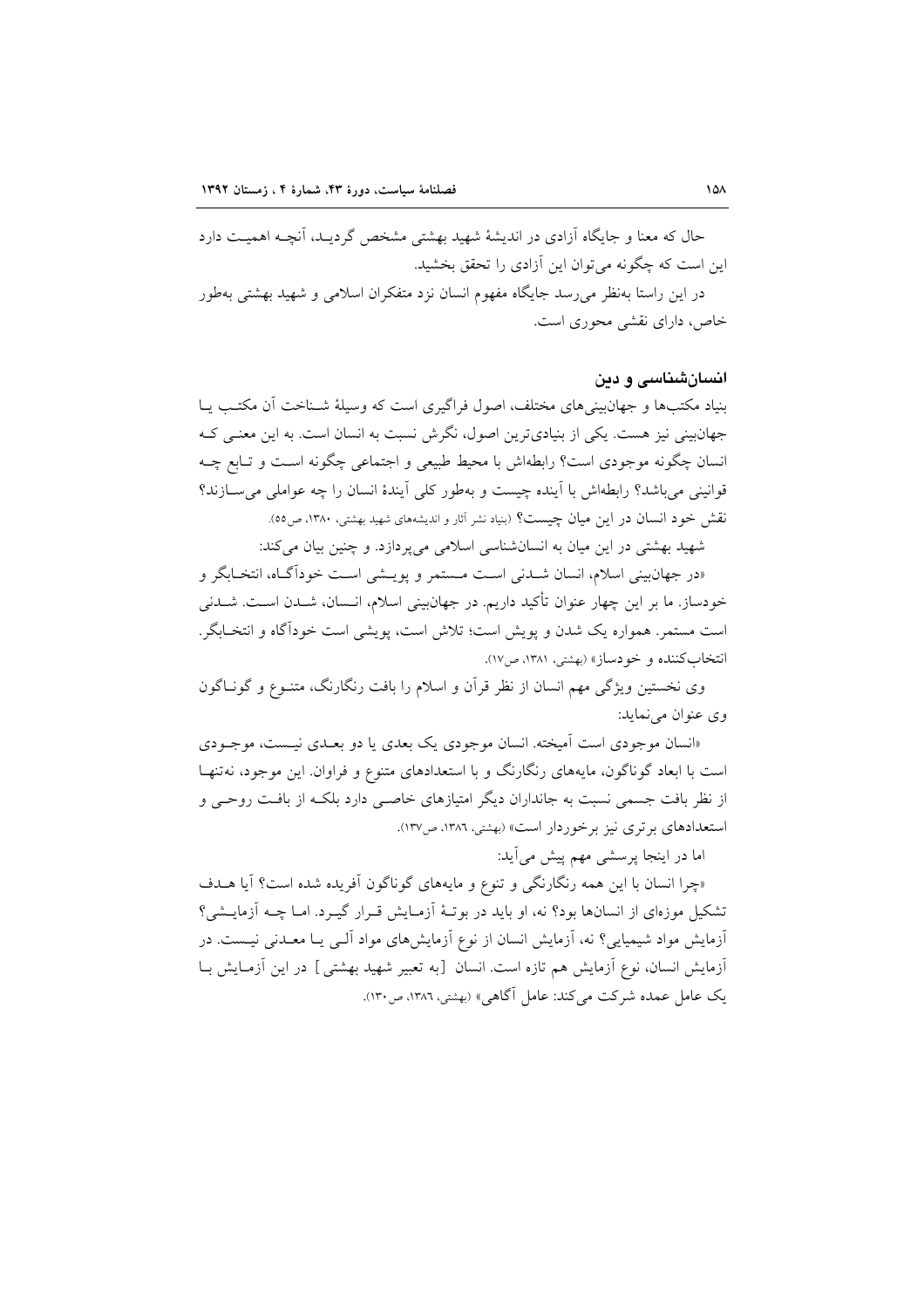به او ابزارهای کسب آگاهی داده شده است تا در این آزمایش، آگاهانه شرکت کند. به ایــن آگاهی های اکتسابی نیز اکتفا نشده است. چنانکه پروردگار می فرماید برای انسان کمکبی بـرای دستیابی به آگاهی فرستادیم؛ یعنی وحی.

با این مقدمات، آیا انسان در این آزمایش فقط با عامل آگــاهی شــرکت مــیکنــد؟ نــه، او از عامل بسیار مهم دیگری نیز بهره میبرد؛ این عامل، آزادی و حق انتخاب است.

به تعبیر شهید بهشتی: « برای همین انسان از نطفهای درهم آمیخته آفریده شد تا بشود او را در معرض انتخاب قرار داد والا اگر در هم نبود، در خیابان یکطرفه که معلوم است انسان باید چطور راه برود. بنابراین انسان آزاد گذاشته شده است تا یا شکر موهبت را بگذارد، به راه حق، خير و عدل برود و بااينهمه نعمت را كفران كند و به حق و خير و عدل پشت پـا زنـد. او در این مسیر آزاد است. یکی از بزرگترین امتیازهای انسان این است که می توانـد معـصیت کنـد. آدم تواناست در برابر خداوندگارش نافرمانی کند، بله این بزرگترین امتیـاز انـسان اسـت کـه می تواند نافرمان باشد تا فرمانبرداریش ارزشی دیگر پیدا کند. فرمانبرداری اجباری، یعنـی اگـر کسی را مجبور کردند از راه خاصی بـرود، چنـدان ارزشـی نـدارد. آن چیـزی کـه ارزش دارد، فرمانبري همراه با انتخاب است» (ستوده و سيدناصري، ١٣٧٨، ص٨٧).

بنابراین، بهترین تعریف برای انسان این است:

«انسان جانداری است آگاه و انتخابگر . حال، با انتخاب خود چه میکند؟ او با این انتخاب، آینده و سرنوشت خود را میسازد. سرنوشت انسان با انتخاب آگاهانه او ساخته میشوداز ایس جهت است که اسلام هیچ چیز را بر کسی تحمیل نمی کند حتی دین را» (ستوده و سیدناصری، ۱۳۷۸، ص ۸۷).

در نگاه و اندیشهٔ شهید بهشتی، انسانِ اسلام، انسانی است آزاد و این آزادی را البته رایگـان به او ندادهاند. این آزادی را به او دادند و به او گفتند:

«ای انسان! آینده و سرنوشت خودت را بـساز. هـر خوشـبختی و سـعادتی كـه بـه دسـت انسانها بیاید، محصول کار آگاهانه خود آنهاست. هر رنج و تیرهبختی انسانهـا نیـز محـصول کار آگاهانه و انتخاب غلط آنهاست. همراه با این روح الهی که به انسان دادنـد یـک مـسئولیت کوچک هم به او دادند. گفتند تو با این روح الهی مسئول آن هستی که از لابهلای بندها و پـیج و خمهایی که در پیکرت و در رابطهٔ پیکرت با محیط طبیعت و محیط اجتماعی وجود دارد، بـا اختیار و انتخاب خود راه را به سوی آیندهٔ تاریک یا روشن بگشایی. هرکه افتخار انــسان بــودن و حامل روح خدا بودن را می خواهد، باید بار سنگین مسئولیت داشتن و انتخاب کـردن را هــم به دوش بکشد» (بهشتی، ۱۳۸٦، ص۱۳۵–۱۳٤).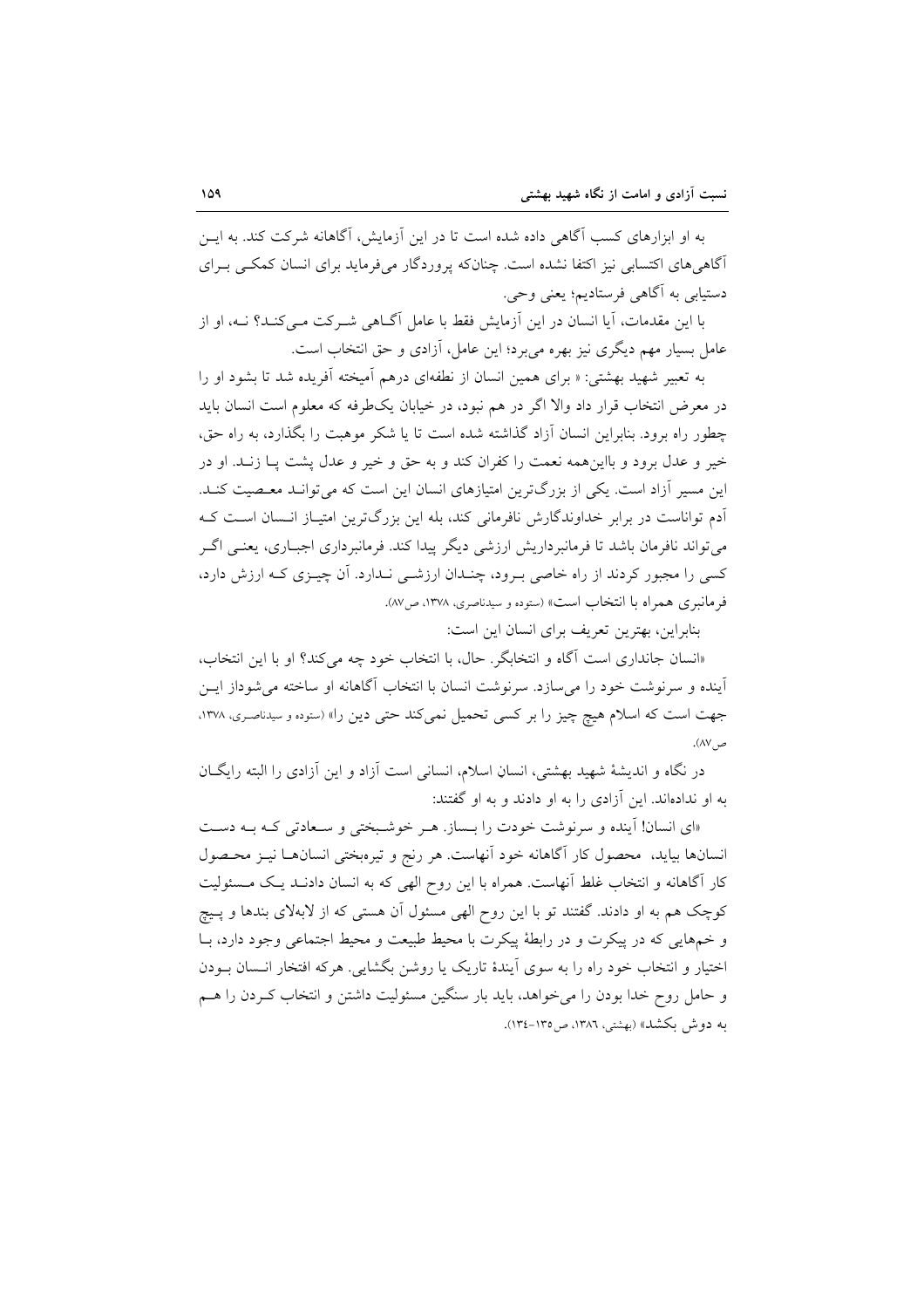شهید بهشتی بعد از آنکه در انسانشناسی خود کـاملاً بـر آزادی انـسانی تأکیـد مـی نمایـد. طلاب و فضلای حوزه را هم مخاطب قرار می دهد:

«به طلاب و فضلای حوزه هم یک پیشنهاد دارم و آن پیشنهاد این است که به مـردم ایـران فرصت بدهید تا آگاهانه و آزادانه خود را بر مبنای معیارهای اسلامی بسازند و این خودسـازی را بر مردم ما تحمیل نکنید. به مردم ما کمک کنید، آگاهی بدهید، زمینهٔ رشد اسلامی را فــراهـم کنید ولی بر مردم هیچ چیز را تحمیل نکنید. انسان بالفطره خواهان آزادی است. او مـیخواهــد خودسازی داشته باشد. مبادا برخلاف دستور قرآن، بخواهید مسلمانبودن و مـسلمانزیـستن را بر مردم تحمیل کنید. که اگر تحمیل کردیم، آنها بر ضد ایـن تحمیلتـان طغیـان خواهنـد کـرد. انسان، عاشق آزادی است. میخواهد بهدست خود و با انتخـاب خــود، خــود را بــسازد. آنقــدر تحمیل راه و عقیده بر انسانها نامطلوب است که خدا به پیغمبر اکرمش (ص) که برای ترویج اسلام اصرار داشت، یافشاری می کرد؛ زحمت می کشید و خودش را به رنج و تعب می انداخت تا مردم را به راه خدا بیاورد خطاب مـیکنـد: ای پیغمبـر! مـسئولیت تـو هـم حـدی دارد، تـو می خواهی مردم را وادار و مجبور کنی که مؤمن باشند.این راه پیغمبـر نیـست! توصـیه مـن بـه طلاب عزیز و فضلای ارجمند این است که منادی حق و دعوتکننده به حـق باشـید. امـر بـه معروف و ناهی از منکر با رعایت تمام معیارهای اسلامیاش باشید، اما مجبورکننده مردم به راه اسلام نباشید. بهطور مسلم، آن اسـلامی ارزش دارد کـه از درون انـسانهـا و عـشق انـسانهـا بجوشد و بشکفد. ندیدید مردم ما در این دوران پرارزش انقلاب خودشان چــه خودجوشــی و چه خودشکوفاییای نشان دادند. بزرگترین اصل بعد از پیروزی یک انقلاب چیست؟ تـداوم انقلاب همین طور که مردم مــا بــا آزادی بــه راه اســلام آمدنــد و رهبــری اســلام را پذیرفتنــد، همان طور که یک مسیحی رهبری عالی اسلامی ما را آزادانه پذیرفت، بگذارید در تداوم انقلاب هم مردم آزادانه راه خدا، راه اسلام، راه حق، راه خير، راه صفا و راه صـدق را انتخــاب كننــد و ادامه دهند. این سفارش من به طلاب و فضلای عزیز است. آرزو میکنم بـا توفیـق الهـی و بـا استفاده از رهنمودهای رهبر عالی قبدر انقبلاب بتبوانیم مراحل بعبدی انقبلاب را ببا موفقیت بگذرانیم و در صراط مستقیم الهی به سوی جامعهٔ عدل اسلامی، با سرعتی کـمنظیـر بـه پـیش بتازيم» (بهشتي، ١٣٨٣، ص٢٥٦).

## آزادی و امامت

در ادامهٔ بررسی، باید عنوان گردد که در نگاه شهید بهشتی، قانون نقشی بنیادی ایفا می نمایــد و البته در اینجا نقش امامت و رهبری بـسیار برجـسته اسـت. زیــرا رهبــری بــا توجــه بــه نقــش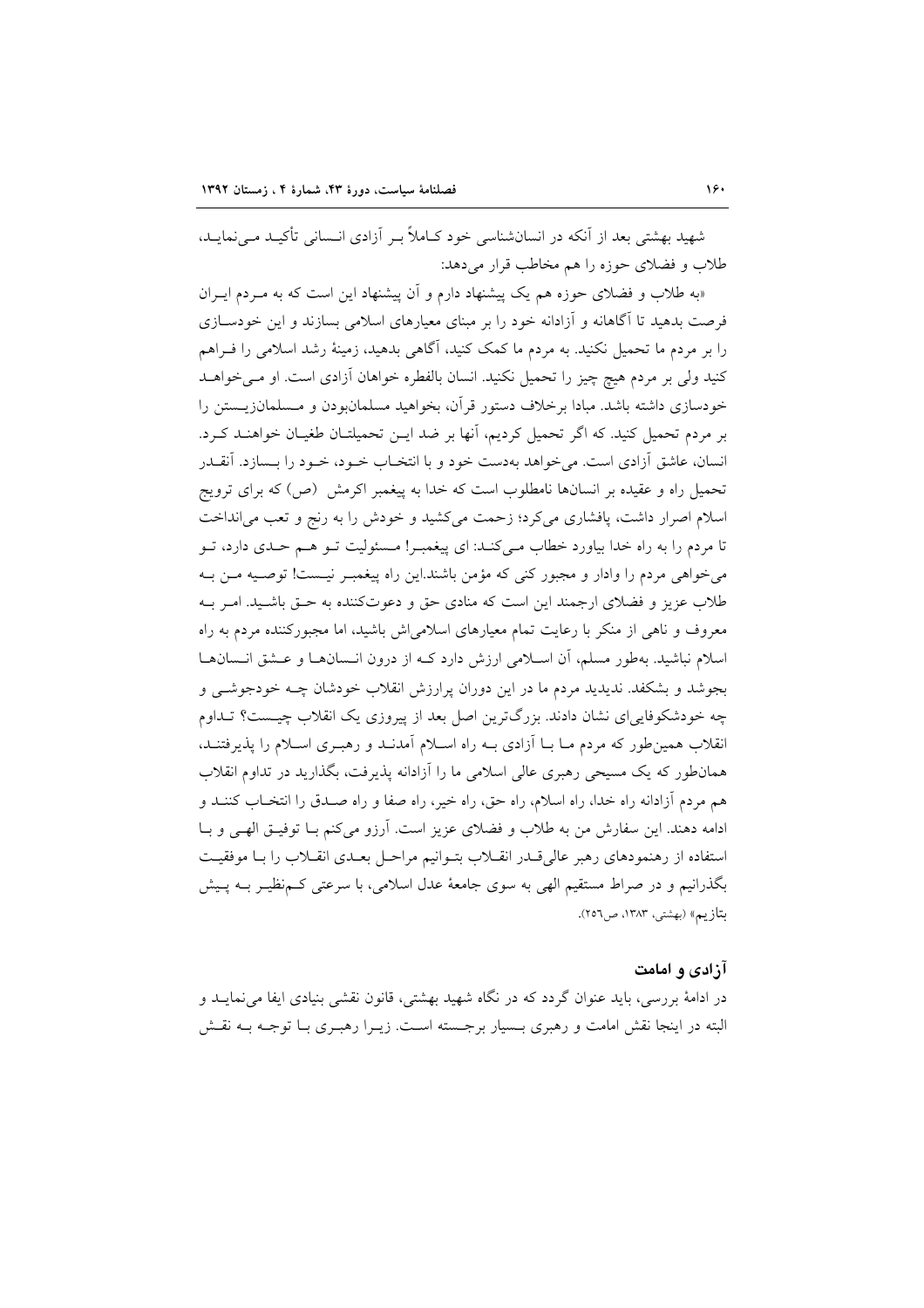بنیانگذاری خود، دستور تشکیل نهادی با نام مجلس خبرگان قانون اساسی را می،دهد و آنچـه اهمیت دارد این است که از طریق این مجلس، آزادی در درون قانون اساسی نهادینه می شود.

تدوین قانون اساسی از مهمترین ضرورتها و اقلدامات جمهوری اسلامی در سال های نخستین پیروزی انقلاباسلامی بود. قانون اساسی اهداف، آزادیها و چـارچوبهـای نظـام را مشخص می ساخت، لذا امامخمینی دستور به تدوین آن مطابق با شرع انور اسلام دادند.

برای تدوین قانون اساسی تصمیم گرفته شد که مجلسی از خبرگان قانون اساسی تـشکیل شود، لذا مسئلهٔ انتخابات در سراسر کشور مطرح گردید. اما با طـرح مـسئلهٔ انتخابــات مجلــس خبرگان برای تدوین قانون اساسی، اختلافات گروهها و احـزاب سیاسـبی آشـکار شـد.عــدهای استدلال می کردند که این کار خیلی بزرگی است و ما از عهدهٔ آن برنمیآییم؛ وضع قوانینی ک جامع و مانع، و شمولیت بر همه مردم جامعه از طیفها و اصناف و گروههای مختلف داشته باشد. این حرف نمایانگر خودکم بینی این گروهها و اشخاص بود.

مخالفان دیگر استدلال میکردند که با تشکیل خبرگان قانون اساسی و تعیین چارچوبها در نظام اسلامی، دیگر میدان برای تاخت و تاز احزاب و گروههای سیاسی وجود نخواهـد داشـت و تصويب قانون اساسي تكيهگاهي قوى به نظام خواهد داد. اين مخالفتها اگرچـه نخـستين سنگ بنای ضدیت با مجلس خبرگان قانون اساسی و بعدها با خود قانون اساسی بود، ولـی در آغاز ره به جایی نبرد و با درایت و کیاست حضرت امام (ره) و انقلابیهای اندیـشمندی چـون شهید بهشتی، شهید مفتح، شهید باهنر و آقای هاشمی رفسنجانی، مقدمات انتخابات فراهم شد.

اما آنچه در اینجا دارای اهمیت است، نقش و جایگاه شهید بهشتی، چه در رونـد انتخابــات مجلس خبرگان قانون اساسی و چه در روند قانونگذاری بود تا از این طریق نقش آزادی هـا را پررنگ سازد و قانون را پشتوانهٔ محکمی برای حفظ آزادیهای فردی و اجتماعی قرار دهد.

بههرحال، پس از تعیین نمایندگان مجلس خبرگان قانون اساسی، این مجلس رسـماً در ۲۸ مرداد ۱۳۵۸ با پیام امامخمینی که هاشمی رفسنجانی آن را قرائت نمود، کار خود را آغـاز کـرد. نخست برای تعیین ریاست آن رأیگیری شد که آیتالله منتظری با کسب ٤٠ رأی بــه ریاســت آن انتخاب شد. اما اندکی بعد چون آیتالله منتظری بینش شهید بهشتی را نداشت و در اجـرای برنامههای مجلس چندان قوی نبود، درعمل بیشتر برنامهها را شهید بهشتی اجرا میکرد و حتی سرانجام وضعیت بهگونهای شد که خود آیتالله منتظری پیشنهاد داد که شهید بهشتی بـه جـای ایشان به عنوان ریاست مجلس خبرگان قانون اساسی تعیین شود.

در اندیشهٔ شهید بهشتی، آزادی را بر یک جامعه نمی توان تحمیل کرد و به اجبار آنان را بـه آزادی رساند، بلکه این جامعه باید بهاندازهای رشدیافته باشد که بتواند آزادی خود را تـأمین و تضمین کند، وگرنه با از میان برداشتن دیکتـاتور، آزادی بـهدسـت نمـی آیـد؛ همـانگونــه کـه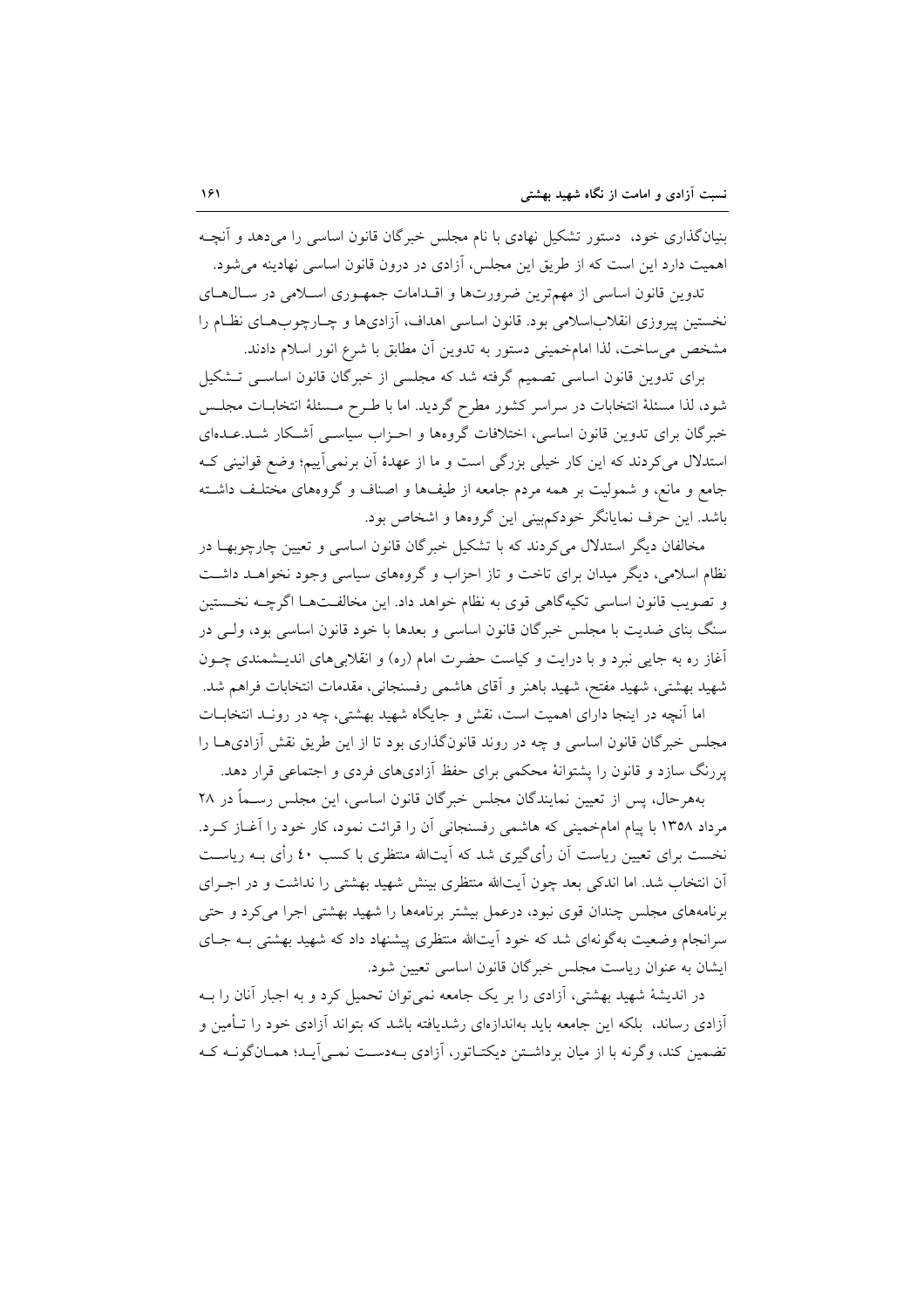بلافاصله پس از آفتزدایی درختی، درخت بهبار نمی نشیند. جامعهای که گرفتار استبداد شـده باشد، همچون درختی است که به آفت مبتلا باشد. از میان برداشتن فرد مستبد تنها یک شـرط لازم است و نه کافی.

وی در ادامه برای پیدایش آزادی از درون یک جامعه می گوید:

«باید برای جامعه شرایطی فراهم کرد که بتواند آزادی را تحقق بخشد. بسیاری مـی پندارنــد با فشار و تحمیل می توان به آزادی رسید و لذا پس از ساقط کردن دیکتاتور مـیکوشـند بــدون توجه به ویژگیها و واقعیتهای موجود در جامعه و بدون درنظـر گـرفتن ظرفیـت و پــذیرش جامعه، آزادي را همانگونه كه خود مي خواهند و يا ميفهمند بر جامعه تحميل نماينـد.... هـيچ چیز خطرناکتر از این نیست که انسان بخواهد بر اساس ایدهآلهای ذهنی خود که هـیچگونـه رابطهای با واقعیتهای موجود جامعه ندارد، و حتی مخالف و متضاد با آن است، جامعــه را بــه طرف آنچه خود می خواهد سوق دهد. همانگونه که با فشار و تحمیل نمی توان یک درخـت را به بار نشاند، با فشار و تحمیل هم نمی توان در یک جامعه اَزادی ایجاد کرد و هـر اقــدامی کــه بیش از قدرت جذب و ظرفیت و تحمل جامعه باشد، نهتنها مـؤثر نخواهــد بـود کــه بــه رشــد استبداد کمک خواهد کرد» (بهشتی، ۱۳۸۳، ص۲۲۰).

بنابراین، برای اینکه آزادی در جامعه نهادینه شود، بایـد شـرابط آن را مهیـا سـاخت. بـرای تحقق اَزادی در جامعه باید در درجهٔ نخـست ایــن مـسئله را بــاور داشــت کــه «اَزادی هــدفی انتزاعی نیست تا بتوان بدان دست یافت، بلکه باید آن را تحقق و فعلیت بخشید». بایــد زمینــه بهگونهای تنظیم شود که نیروهای جدید که در راستای آزادی جامعه تلاش میکنند، رشد کننـد و تبدیل به نهاد گردند و نیروهای قدیمی که میراث دوران استبدادند، تضعیف و نابود شوند تبا زمانی شرایط بهگونهای مناسب شود که آزادی فعلیت یابد.

آنچه در اندیشه آیتالله بهشتی مدنظر است، آن بخش از آزادی است که در نسبت و رابطه با دولت و قدرت و حاکمیت سیاسی معنا می یابد و تفسیر می شود. هـر مقـداری کـه مـردم در حاکمیت سیاسی بیشتر تأثیرگذار باشند، جامعـه از آزادی بیــشتر و برتــری برخــوردار اســت و حکومت نیز مطابقت خواست و میل آنها حرکت میکند. اما اگر مردم در برپایی، تداوم و ثبات نظام سیاسی نقشی نداشته باشند، خودبهخود حاکمیت با بحران مشروعیت روبهرو مے شود و درمی یابد که بـا زور و اسـلحه و سـرکوب مخالفـان و ایجـاد فـضای خفقـانآور و اسـتبدادی نمی توان به حیات خود ادامه داد. البته این به معنای آن نیـست کــه آزادی،هــای فــردی در نــزد شهید بهشتی اهمیتی درجهٔ دوم داشته باشند و یا اینکـه وی بـرای نهادینـهکـردن ایـن دسـته از آزادیها در قانون اساسی جمهوری اسلامی تلاشی نکرده است.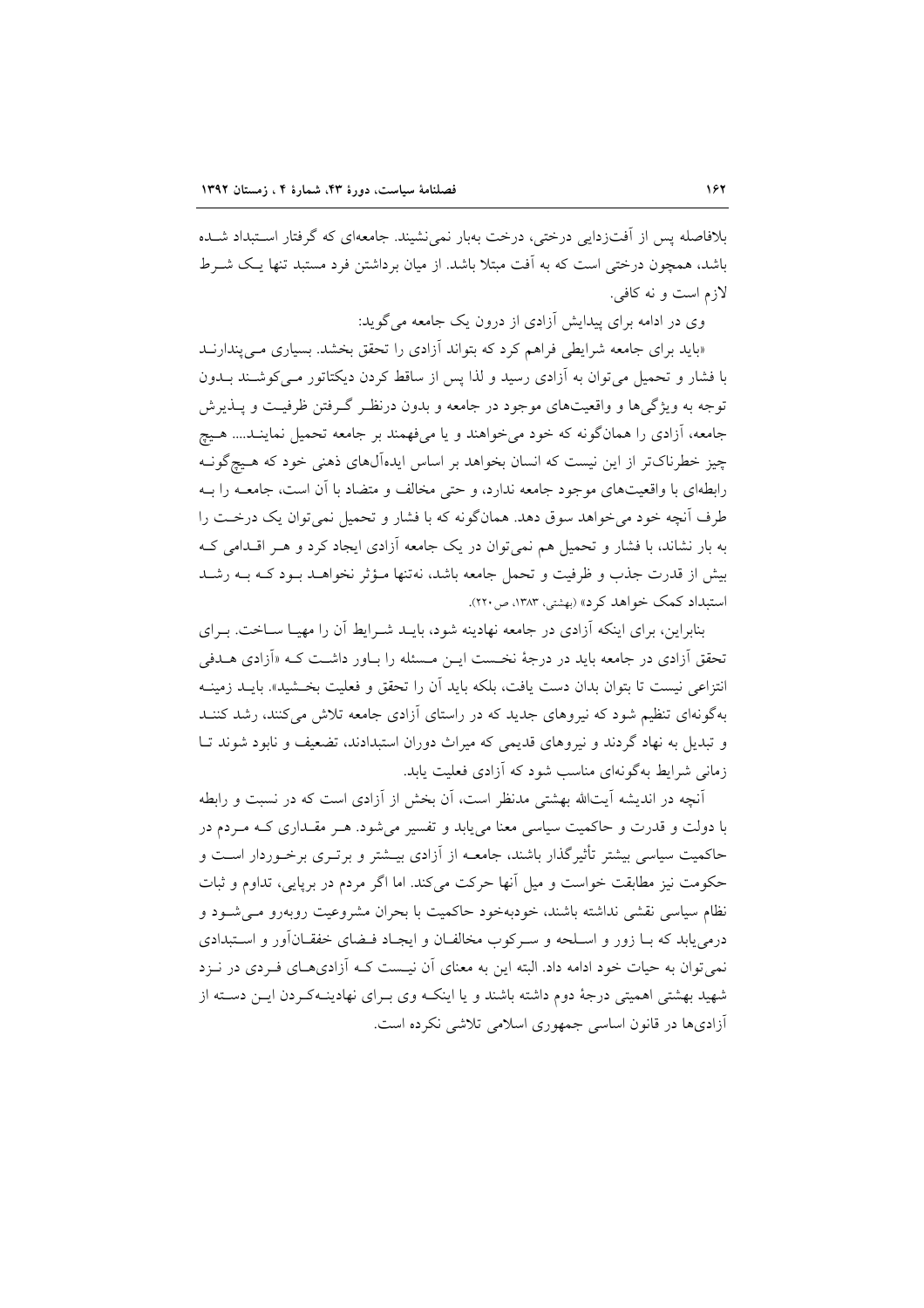در آرا و اندیشههای مرحوم بهشتی آنچه بسیار اهمیت دارد، اصل امامت و رهبـری اسـت. وی در مباحث خویش تأکید فراوانی بر اصل امامت و رهبری دارد و ایــن در جــایجــای آثــار وی کاملاً مشهود است.

شهید بهشتی ابتدا به تشریح نظام جمهوری اسلامی میپردازد:

«حقیقت این است که برداشت تشیع راستین از اسلام مناسبترین نام را برای این نظام قبلاً پیشبینی کرده است «نظام امت و امامت». نظام سیاسی- اجتماعی جمهوری اسلامی نظام امت و امامت است و حق این است که با هیچ یک از این عناوینی که در کتابهای حقوق سیاسی یا حقوق اساسي آمده، قابل تطبيق نيست» (بهشتي، ١٣٧٧، ص١٥).

شهید بهشتی در رأس نظام جمهوری اسلامی، اصول عقیـدتی و عملــی اســلام بــر اســاس کتاب و سنت را قرار میدهد و معتقد است که همهچیز میبایست از همین قله سـرازیر گـردد. بر طبق این اصول عقیدتی و عملی، حاملان مسئولیت و صاحبان اصلی حق در این ایــدئولوژی و در این نظام عقیده و عمل، ناس و مردماند (بهشتی، ۱۳۷۷، ص١٦).

او سیس به فرایند شکل گیری امت اشاره می کند:

«بر اساس کتاب و سنت، تمام نظر مکتب به عامهٔ مردم است و در میان عامهٔ مردم آنها ک بر محور این مکتب جمع میشوند و شکل میگیرند از تقدم و اولویت خاص برخوردارند، آنها مے شوند امت» (بھشتی، ۱۳۷۷، ص ۱٦).

از اینجاست که بحث کلیدی و محوری شهید بهشتی در خصوص امت شکل میگیرد، زیرا وی امت را کاملاً در ارتباط دوسویه با امامت قرار میدهد و بر اساس این محور اصـلی اسـت که جایگاه امت مشخص می شود:

«از نظر ایدئولوژی اسلامی و مبانی عقیده و عمل اسلام، امت حتمـاً نیــاز دارد بــه امامــت. اسلام می خواهد خطوط کلی و اصلی سعادت را نشان بدهد. می گوید ای ملت! اگر می خواهید در مسير الى الله گم نشويد و از «مغضوب عليهم و لا الـضالين» نباشـيد بايــد بــه حبــل متــين و عروهٔالوثقی امامت چنگ بزنید» (بهشتی، ۱۳۷۷، ص۱۲).

اما آنچه در اینجا اهمیت دارد، نوع نگاهی است که شهید بهشتی به مقولهٔ امامت و رهبـری در جامعه دارد. بهنظر می رسد، شهید بهشتی برای امام از آن سبب که می تواند در القای تربیت به عامهٔ مردم نقش مهمی ایفا نماید، جایگاه والایی قائل است:

«یکی از ویژگیهای خط امام این است که می خواهد از نـو از انـسان موجـود در طبیعـت، يک موجود پروازکننده بسازد تا در قفس زنـداني نـشود» (انتـشارات روزنامـهٔ جمهـوري اسـلامي، ١٣٧٤، ص ١٨٢).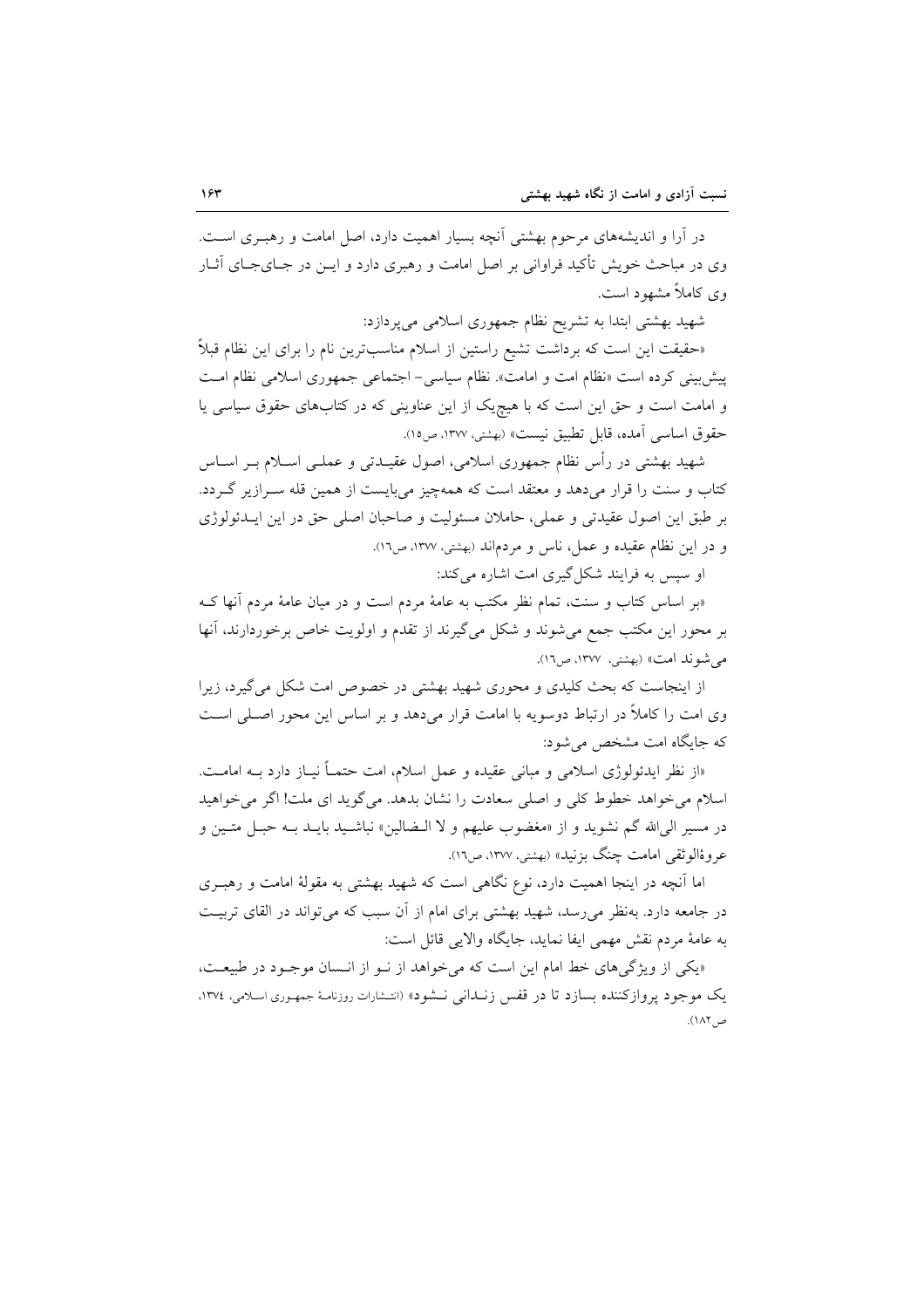بنابراین در مجموعه آرا و آثار شهید بهشتی می بایست بـه دو ویژگــی اساســی امــام اشــاره نمو د:

- نخست اینکه امام در مقام بنیانگذار جامعه مطرح می شود.
- دوم، برای امام و رهبر، جایگاه تربیتی والایی قائل است.

وی اذعان مے کند:

«به حق، کسانی که بخواهند نقش عوامل گوناگون را در پیروزی انقلاب ایـران، منـصفانه و واقع بینانه ارزیابی کنند باید اعتراف کنند که امام، هدفگیری هـای امـام، خـط امـام کـه همـان صراط مستقیم خداوندی است، از سال ۱۳۵۲ تــا ۲۲ بهمـن ۱۳۵۷، عامـل اساســی و بنیــادی موفقيت انقلاب ايران در شكست رژيم شاهي بود» (بهشتي، ١٣٨٣، ص٢٦٣).

در مجموعهٔ آرا و نظریات، کاملاً نقش امام به عنوان بنیانگذار و در عین حال هدایتکننــده جريان انقلاب اسلامي، داراي اهميت است، و شهيد بهشتي امامت را بـه عنـوان عروةالوثقـاي جامعهٔ اسلامی و امت معرفی می نماید:

«برادران! خواهران! این یک واقعیت و یک تجربهٔ مکرر بوده است تا امروز هر بار در براب مسائل دشوار و پیچیده و نگرانی اَور قرار گرفتهایم، حل مشکل را به نزد پیر مغان بردهایم؛ با او در میان گذاشتهایم؛ امام رهنمودی قاطع و روشن فرا راهمان نهاده است. ملـت ایــران، جامعــهٔ اسلامي، امت اسلام، امت انساني جهان! راه رسيدن واقعي در همـه تـلاش٨هـا و حركـتهـاي اجتماعی به آرمانها و هدفهای انسانی و الهی این است که در میان اصول زیربنایی انقلاب و حركت، در هيچ لحظه و هيچ مرحله، از نقش خلاق، رهايي بخش و سعادتآفرين امامت غافل نعانيم» (بهشتي، ١٣٨٣، ص٢٦٧).

اما آنچه اهمیت دارد این است که شهید بهشتی منافـاتی میـان اصـل امامـت و رهبـری در جامعه با آزادی نمی بیند:

« نقش خدا به عنوان مبدأ هستي و آفريدگار فعال لمايريد، نقش پيامبران به عنـوان رهبـري و راهنمایان امت، نقش امام به عنوان زمامدار و مسئول امت و مدیر جامعه، همـه اینهـا نقـشی است که باید به آزادی انسان لطمه وارد نیاورد. اگر این نقش ها بخواهد به آزادی انــسان لطمــه وارد بیاورد، برخلاف مشبت خدا عمل شده است» (بهشته، ۱۳۸۰، ص۱۷).

وی یکی از مهمترین وظایف امام در جامعه را تشخیص مصلحتها عنوان می نماید:

«تنها رهبری است که با آن دید بالا، با آن دید محیط، با اطلاعاتی کـه از هـر گوشــه جمـع می شود و آنجا زیر و زبر و موازنه می شود، می تواند بگوید امروز این کار مصلحت اسـت، لازم است، معروف است، انجام بدهید. فردا در مورد همان کار می گویـد، مـصلحت نیـست، منکـر است، انجام ندهید. چون جامعه ما یک جامعهای بوده که دیمی بزرگ شده، اصلاً آشنایی اش با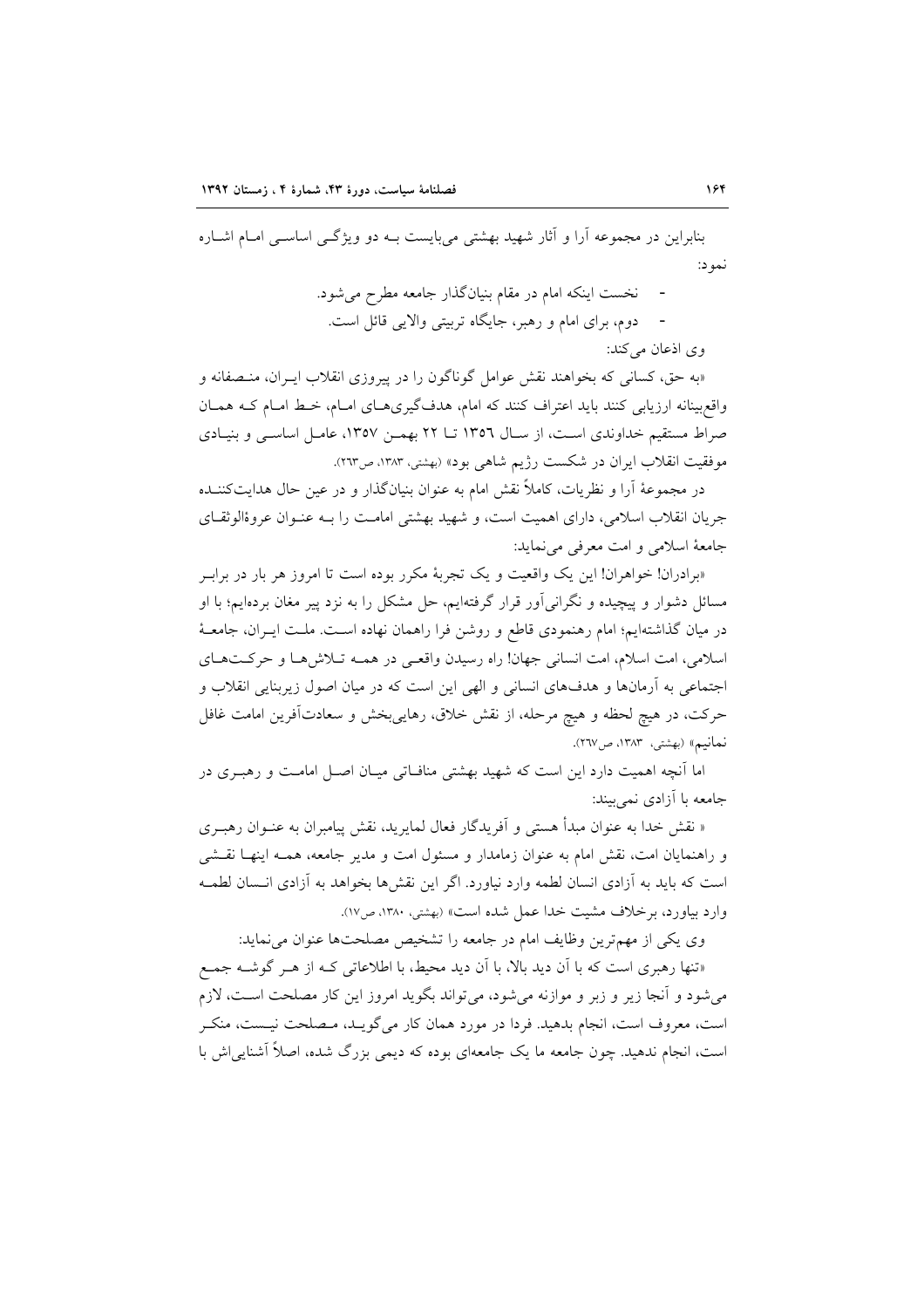الفبای رهبری خیلی کم است و بله! رهبر همان رهبر است، ولی در شرایط سیاسی و اجتمــاعی خاص مے گوید: این کار خوب است و در شرایط دگر گون شدۂ فردا مے گویید همیان کیار یا همان برچسب بد است. این کمال رهبری اوست و نه نقص او» (بهـشتی، ۱۳۷۹، ص۱۲۱-۱۲۵). «اگــر می بینید ما در دینداریمان با مشکلات گوناگونی روبهرو هستیم، اگـر مـی بینیـد در تکاپوهـای دینی و اجتماعی مان هر روز به دست یکی کلاه سرمان مـی(ود، بایــد عــلاج آن را در افــزایش آگاهی عمومی و تلاش در بههم پیوستگی آگاهان بر محـور یـک رهبـری آگـاه درسـت قابـل اعتماد جستجو کرد» (بهشتی، ۱۳۷۹، ص۱۳۳).

اما چه کسی نقش این آگاهی دهندگی را برعهده دارد؟ پاسخ کاملاً مشخص است؛ امــام و رهبری یک جامعه. امام در اینجا نقش یک مرشد را برعهده مـیگیــرد. امــا قبــل از ایــن شــهید بهشتی به فرایند انتخاب رهبر در جامعه می پردازد:

«در یک جامعهٔ متعهد به مسلک، شرط اول انتخاب رهبر این است که رهب نـسبت بــه آن مسلک آگاهتر، پایبندتر، و برای تحققبخشیدن به آرمانهای آن مسلک، شایستهتر باشد، ولو در مواردی برخلاف خواست همه یا اکثریت مردم عمل کنـد. در یـک جامعـهٔ مـسلکی، انتخـاب حكومت با خواست اكثريت است، انتخاب رهبر با خواست اكثريت است، امـا عمـل رهبـر ممکن است با خواست و تمایلات اکثریت متناسب نباشد. عمـل رهبـر در اینجـا بـا مـصلحت اکثریت متناسب است و نه با تمایلات اکثریت. این است که حکومت و رهب در یک جامعیه مسلکی در درجهٔ اول مربی است، در درجه دوم مدیر است. ادارهٔ آن جامعه آهنگ تربیت دارد. لذا امام و رهبر در چنین حکومتی مرشد و راهنما نیز هست. مرشد بهاصطلاح معـروف؛ یعنـی افراد را در راهی می برد و می کشاند. این مسئله اول در مسئلهٔ رهبری، در یک جامعـهٔ مـسلکی است» (بهشتی، ۱۳۸۳، ص ۱۹۱).

بنابراین، از مجموعه آرای شهید بهشتی کاملاً آشکار است که بخش عمدهای از پیــشرفت و موفقیت یک جامعه، مرهون بالا بودن سطح کیفی و کـافی بـودن وضـع کمـی مـدیریت در آن جامعه است که این مدیریت در جامعه همانا، امامت و رهبری یک جامعه میباشد (بهشتی، بی تا، ص ٥٥).

وی در ادامه نکتهای بسیار بااهمیت را بادآور می شود:

«شخص امام جاودانی نیست ولی نقش امام و نقش امامت باید در جامعهٔ انقلابسی اسلامی ما، جاو دانه بماند» (بهشتر، ۱۳۸۳، ص۲۶۶).